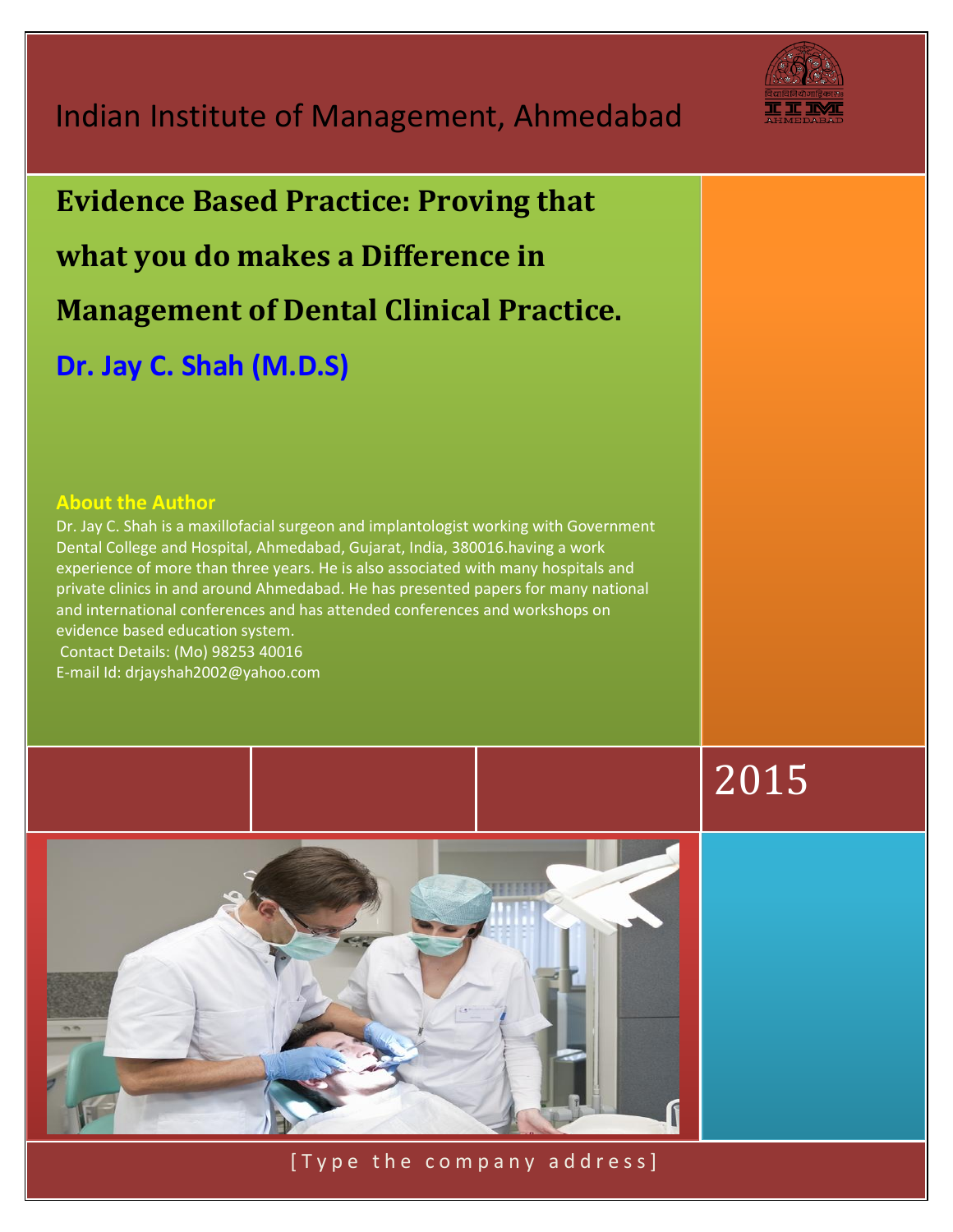#### **ABSTRACT**

Clinical dentistry is becoming increasingly complex and our patients more knowledgeable. Evidence-based care is now regarded as the "gold standard" in health care delivery worldwide. The basis of evidence based dentistry is the published reports of research projects. They are, brought together and analyzed systematically in meta analysis, the source for evidence based decisions. Activities in the field of evidence-based dentistry has increased tremendously in the 21<sup>st</sup> century, more and more practitioners are joining the train, more education on the subject is being provided to elucidate the knotty areas and there is increasing advocacy for the emergence of the field into a specialty discipline. Evidence-Based Dentistry (EBD), if endorsed by the dental profession, including the research community, may well-influence the extent to which society values dental research. Hence, dental researchers should understand the precepts of EBD, and should also recognize the challenges it presents to the research community to strengthen the available evidence and improve the processes of summarizing the evidence and translating it into practice This paper examines the concept of evidence-based dentistry (EBD), including some of the barriers and clinical practice guidelines . Moreover, it correlates the relationship between managing clinical practice and published evidence available at the time of data collection across a range of preventive, diagnosis, and treatment procedures

### **KEY WORDS**

Clinical practice; evidence-based dentistry; dentistry; implementation science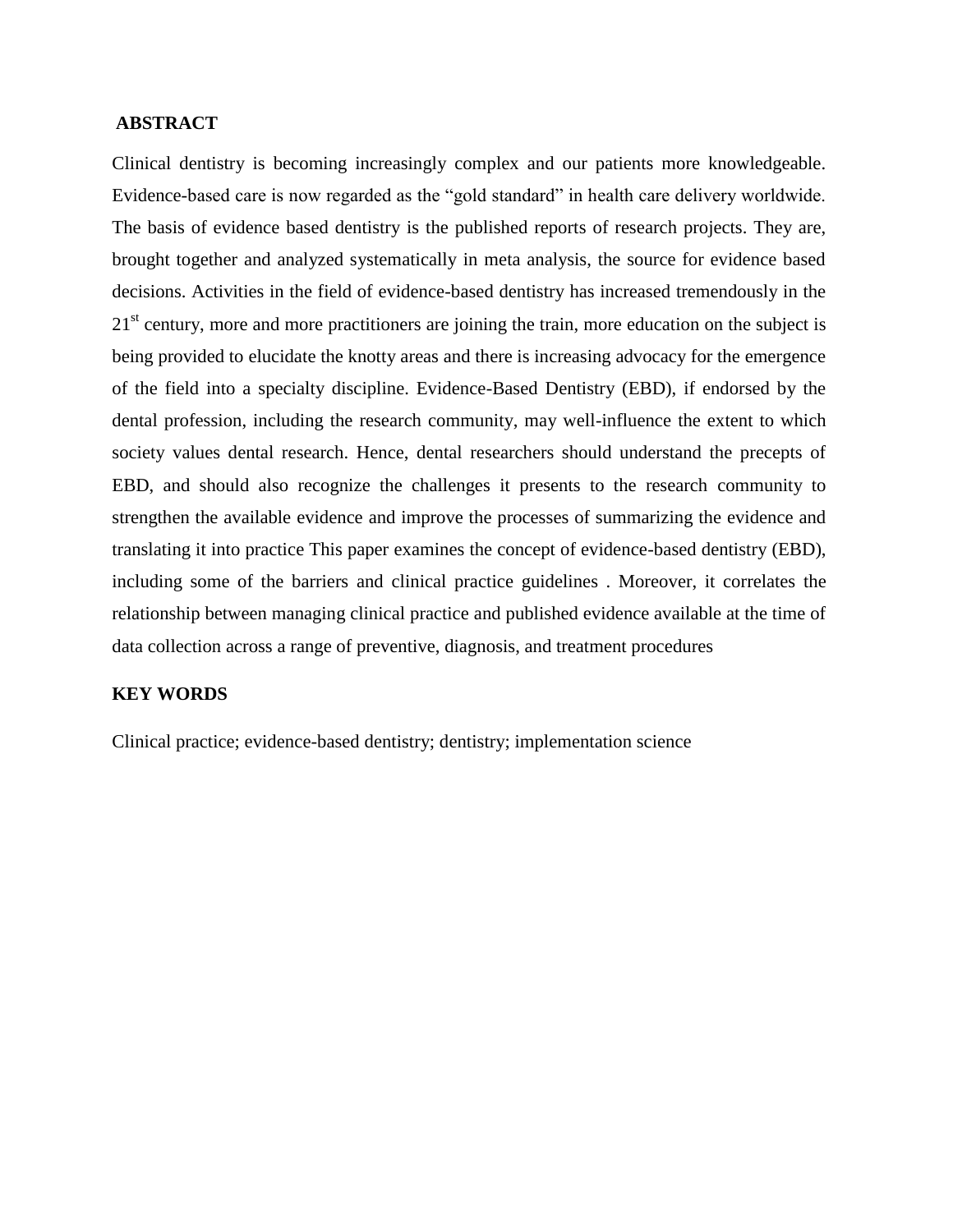#### **INTRODUCTION**

Oral disease is widespread and most people, from children to the elderly, will seek dental care at some point, either for a check-up or for treatment following clinical symptoms. More people are living longer and more will retain most or all of their teeth. Changing diets and lifestyles have important implications for effective dental care management. All of these have important implications for effective dental care management. Dentists have an obligation to provide the most effective treatment available and use the best methods of disease prevention and diagnosis while taking financial cost and their expertise into consideration. In dentistry there are well-established causes of oral disease, and diagnostic methods and treatments that work. There is also bad practice: there may be tests and treatments that are effective but not commonly used and, possibly worse, tests and treatments that despite being ineffective are used. How can we decide what is a cause of disease and what is not, and what is an effective treatment and what is ineffective? Hackshaw et al. (2006)

In recent years, dentists who wished to improve or expand their education in dentistry had limited opportunities to access high-quality information and lacked both the proficiency and time to interpret such information when found. Gaining additional information was limited to perusing textbooks, attending continuing education courses, reading journal articles, or making inquiries to respected mentors. All of these forms of learning still have their place today; however, it is my experience that most practitioners, like myself, have a difficult time sorting through the vast quantities of information available and finding sources they can trust. In addition to the immense volume of information available, many dentists have not had significant training with respect to skills designed to critically evaluate the quality of the research they are accessing. Time also becomes a crucial element for the busy practitioner. The staff, business, and clinical practice management aspects of a dentist's life can absorb a considerable amount of time. Consequently, the added time needed to critically evaluate research becomes a barrier to consistent implementation. Because the process of acquiring and evaluating research can be overwhelming, many tend to rely on gaining information the oldfashioned way. This often consists of finding a respected mentor who then teaches the inquiring dentist: "This is how I've done it for 25 years." Certainly, clinical decisions need a certain amount of professional experience, but relying on the clinical experience of others often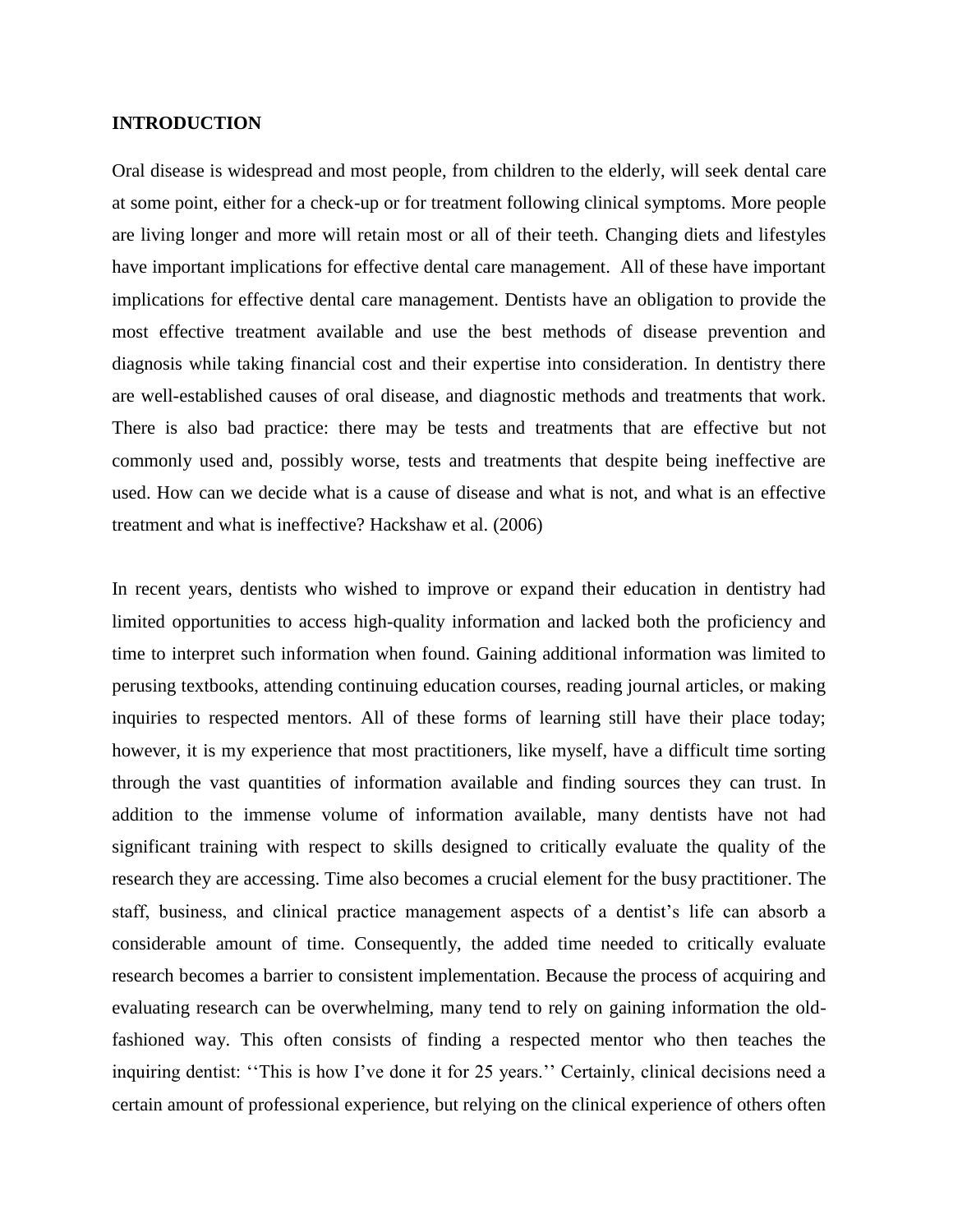lacks the rigors of science.

The practice of dentistry presents many challenges on a daily basis. Keeping up with new materials and techniques, dealing with the numerous demands of running a small business, and meeting a variety of professional obligations, all compete for our time and attention (Sutherland, 2000). As healthcare providers, it is important that physicians and dentists offer the best possible care for their patients. This requires not only a sound educational base but also a good source of current best evidence to support their treatment recommendations (Haron et al. 2012). To do it successfully, certain skills need to be obliviously acquired, being the intention of evidence-based dentistry, providing better information for the clinician, improved treatment for the patient, and consequently an increased standing of the profession (Ballini A, Capodiferro S, Toia M, Cantore S, Favia G, De Frenza G, et al. 2012). In many countries, there has been increasing concern about the use of Evidence-Based Practice (EBP) in oral health care (Hannes et al. 2008)

#### **What is Evidence Based Dentistry?**

The foundation for evidence based practice was laid by David Sackett who has defined it as "Integrating individual clinical expertise with the best available external clinical evidence from systematic research" (Goldstein, 2002 p.1). Evidence-based dentistry is the integration and interpretation of the available current research evidence, combined with personal experience. It allows dentists, as well as academic researchers, to keep abreast of new developments and to make decisions that should improve clinical practice. It is an approach to oral health care that requires the judicious integration of systematic assessments of clinically relevant scientific evidence, relating to the patient's oral and medical condition and history, together with the dentist's clinical expertise and the patient's treatment needs and preferences. Clinical research allows us to make decisions about causes of and treatments for disease, while allowing for the natural differences between people. Evidence-based dentistry is founded on clinical research. (Hackshaw, et al. 2006).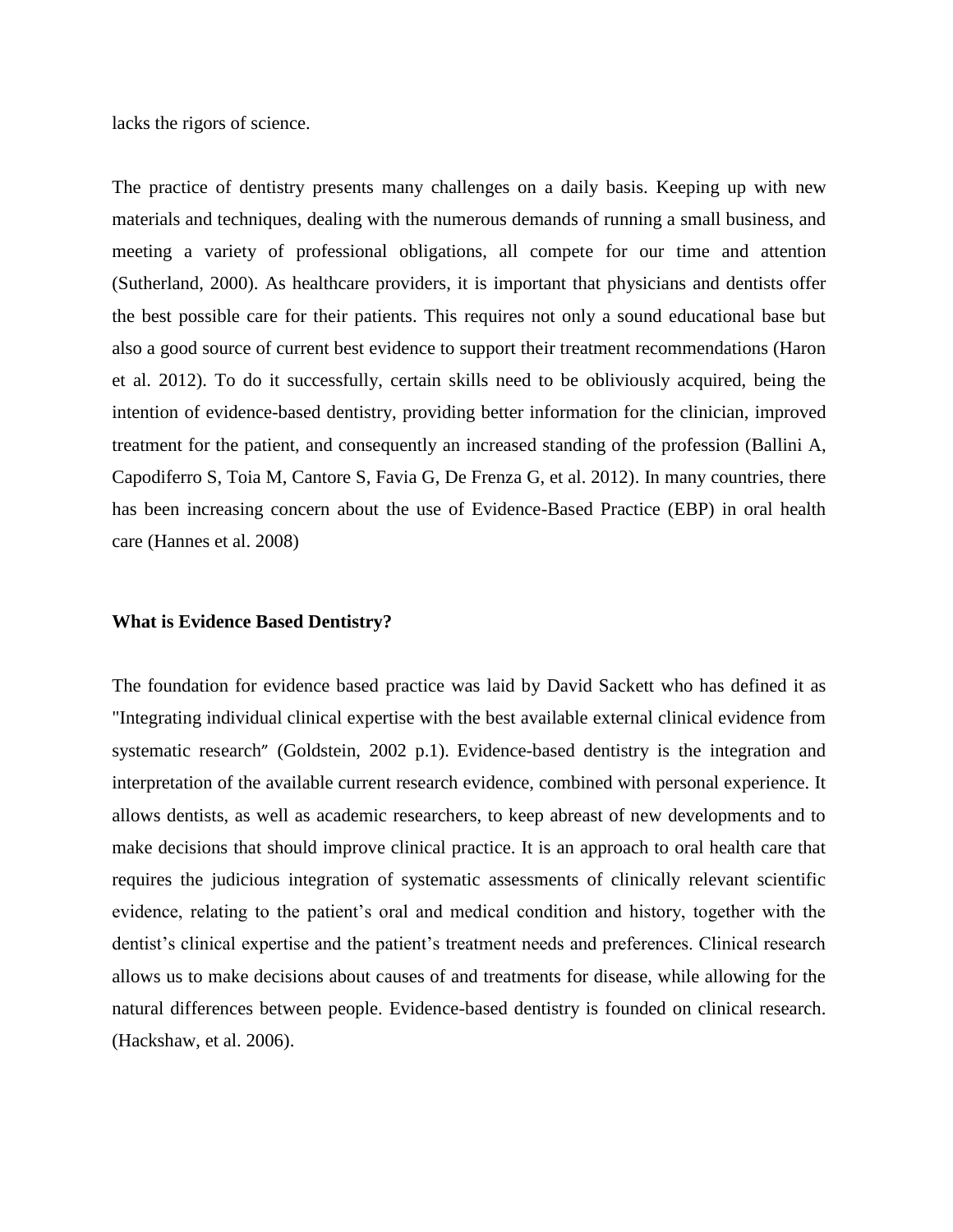

Graduates from dental schools are up to date with the best practice in dentistry current at the time they graduate. Some of this knowledge gradually becomes out of date as new information and technology appear. It is important, especially with regards to patient safety, for dentists to be able to keep up to date with developments in diagnosis, prevention and treatment of oral disease, and newly discovered causes of disease. There is an overwhelming amount of evidence that comes from research and policy-making organizations, but there is no one organization that synthesizes and assesses all this evidence. Advances in dentistry are usually first reported in dental journals, and in order to keep up with new research, healthcare professionals need to feel confident that they can read and evaluate dental papers. Keeping abreast of new developments through reading current literature can seem onerous and hard to combine with a heavy clinical workload. Fortunately, having an understanding of how to interpret research results, and some practice in reading the literature in a structured way, can turn the dental literature into a useful and comprehensible practice tool.

The principles and methods of evidence based dentistry give dentists the opportunity to apply relevant research findings to the care of their patients. The key to finding evidence is to start with a focused, well-built clinical question (Sutherland, 2001). Evidence-based oral health care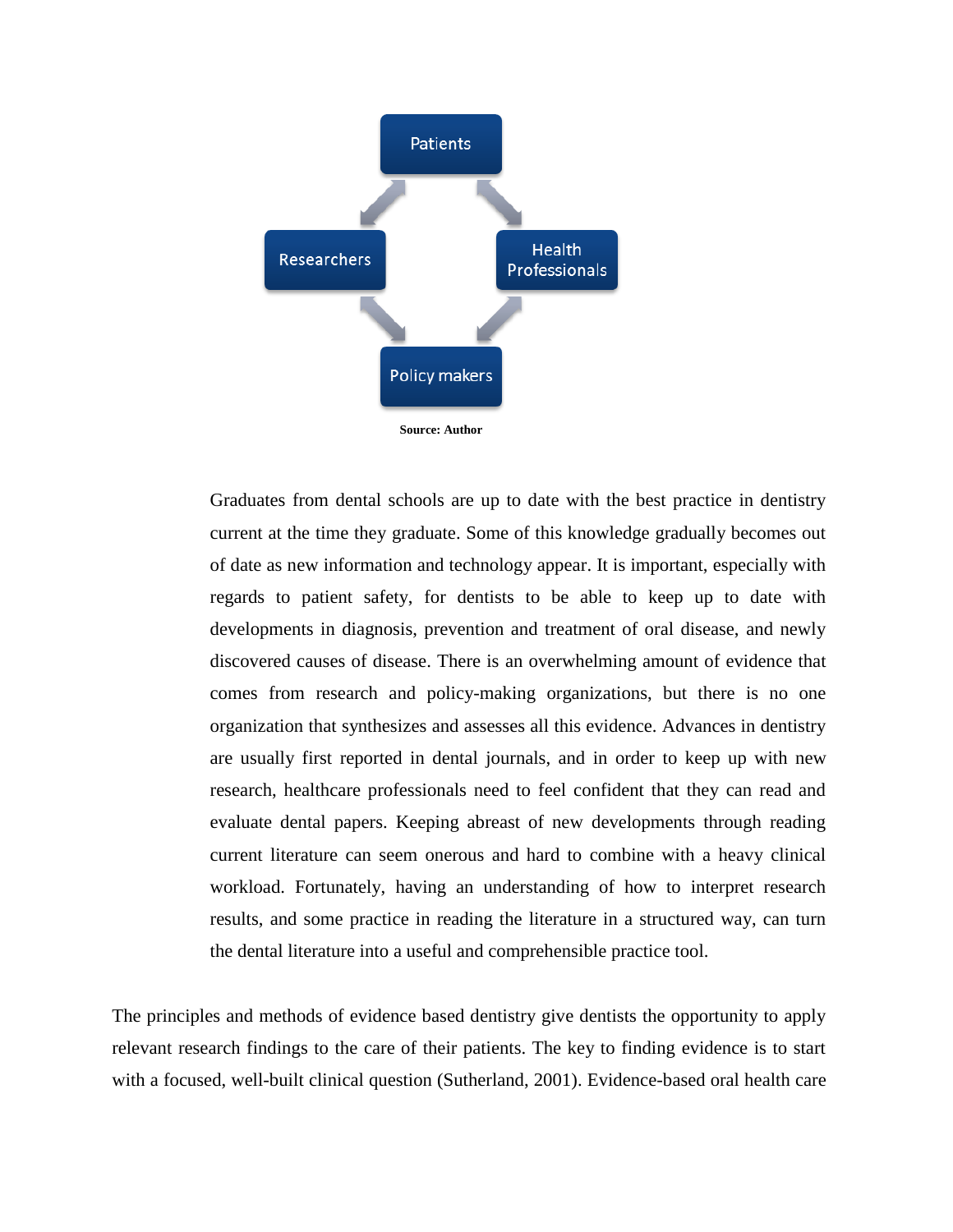includes the search for the best evidence, critical evaluation of the evidence, and integration of the evidence with the practitioner's experience and expertise. Therefore, dental educators, dental students, and dental practitioners need to be aware of the uncertainties surrounding scientific evidence, the ways that the results of clinical studies are collected and analyzed, and the importance of unbiased research on which to base clinical decision making (Crawford, et al. 2010).

The need for valid and current information for answering everyday clinical questions is growing. Ironically, the time available to seek the answers seems to be shrinking. In addition, a surprising amount of published research "belongs in the bin" (Sutherland, 2001).

Evidence-based dentistry (EBD) closes the gap between clinical research and real world dental practice and provides dentists with powerful tools to interpret and apply research findings (Iqbal, 2002). In dentistry, the evidence-based movement is at a relatively early stage of development. In addition to collating guidelines on effective care, it is critically important to understand what factors will influence dentists' ability to change their clinical practices to incorporate the evidence. Without an understanding of how dentists change their clinical practices, evidence-based dentistry will achieve little (Mc Glone, et al. 2001). Therefore, it is crucial to implement evidence from research into clinical practice, and by doing this; the concept of EBD can become practically relevant to the dentist (Faggion, et al. 2007).

#### **Concept and Goals of Evidence Based Dentistry**

In understanding the concept of EBD, it is helpful to clarify what it is not. It is not a "cookbook" approach to practice. Evidence based dentistry is not a veil to mask the same old, inadequate research. It is disturbing to see lecturers invoke EBD and present the same anecdotal lectures they gave before, with different slide titles. As the profession of dentistry becomes more sophisticated, researchers and lecturers are also forced to grow. Evidence based dentistry does not take the clinical decisions out of clinicians hands and put them into the hands of the literature. In fact, the opposite is true. Evidence based dentistry gives guidelines for the clinician and relies first on clinical expertise.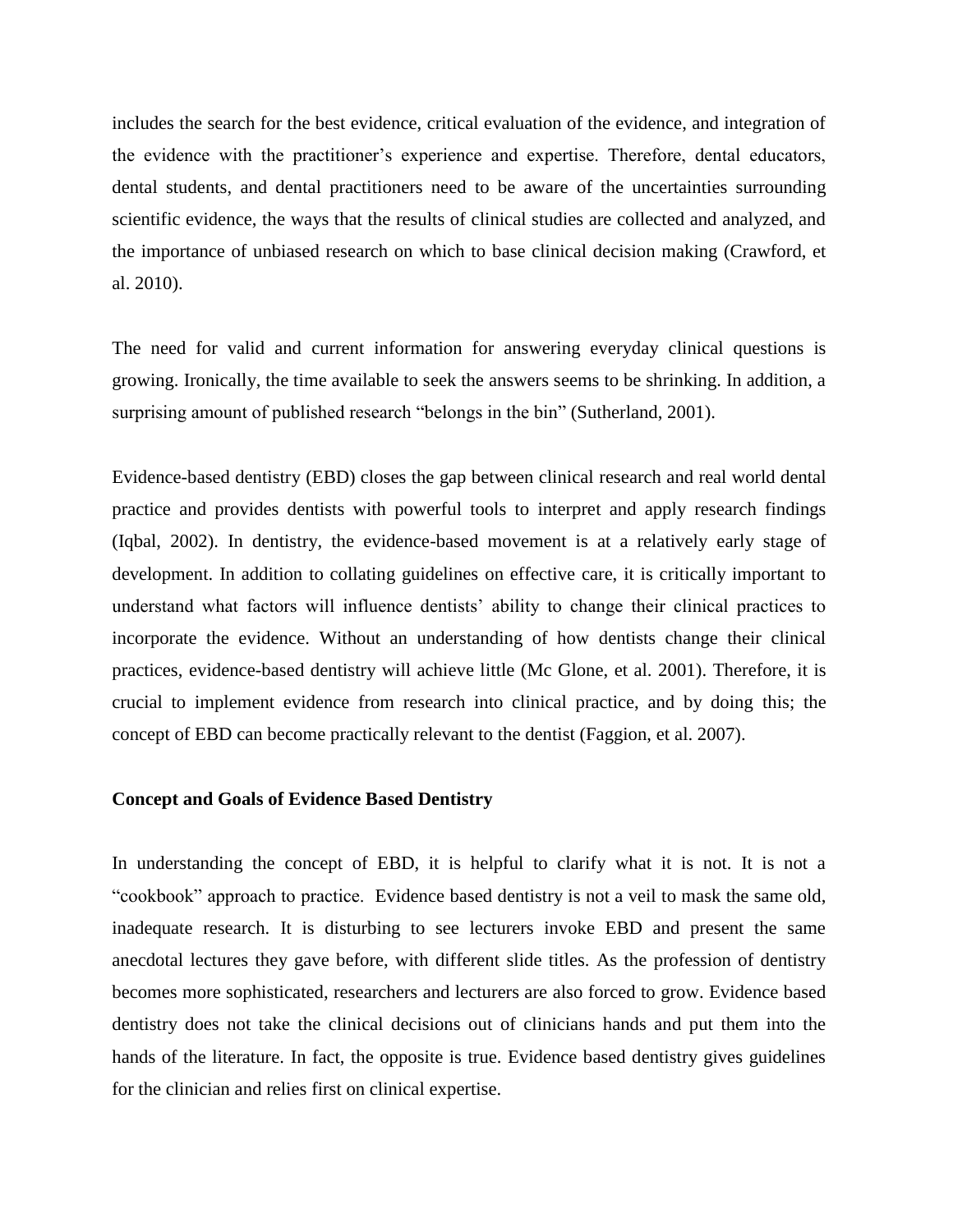Evidence based dentistry does not mean that third parties will control dental practices. In fact, educated dentists, understanding the literature, will be able to prevent the misrepresentation of data by commercial interests.

Evidence based dentistry does not mean the clinician need not study basic and dental material sciences. In fact, the opposite is true. To evaluate the research presented, clinicians need a solid background on which to base their evaluations and decisions. Evidence based dentistry does not mean clinicians abandon everything they learned in dental school. It does not force clinicians to go backwards to justify things the profession universally accepts (Goldstein, 2002).

EBD requires the integration of the best evidence with clinical expertise and patient preferences and, therefore, it informs, but never replaces, clinical judgement. Evidence-based health care recognizes the complex environment in which clinical decisions are made and the importance of individual patient circumstances, beliefs, attitudes and values (Browman, 1999). Evidence-based practice is a practical approach to clinical problems. It involves tracking down the best available evidence, assessing its validity and using "rules of evidence" to grade the evidence according to its strength (Sackett, 1993).

Evidence based dentistry does not mean clinicians abandon everything they learned in dental school. It does not force clinicians to go backwards to justify things the profession universally accepts (Goldstein, 2002).

#### **Harnessing the Brain Power of Others**

Within the past 10 years there has been an explosion of technologies that now allow dentists to access records and gather and transmit clinical patient care information in real time. Examples of such technology include the following:

- Electronic medical records (ie, Dentrix, EagleSoft)
- Electronic practice management software (ie, Dentrix, EagleSoft)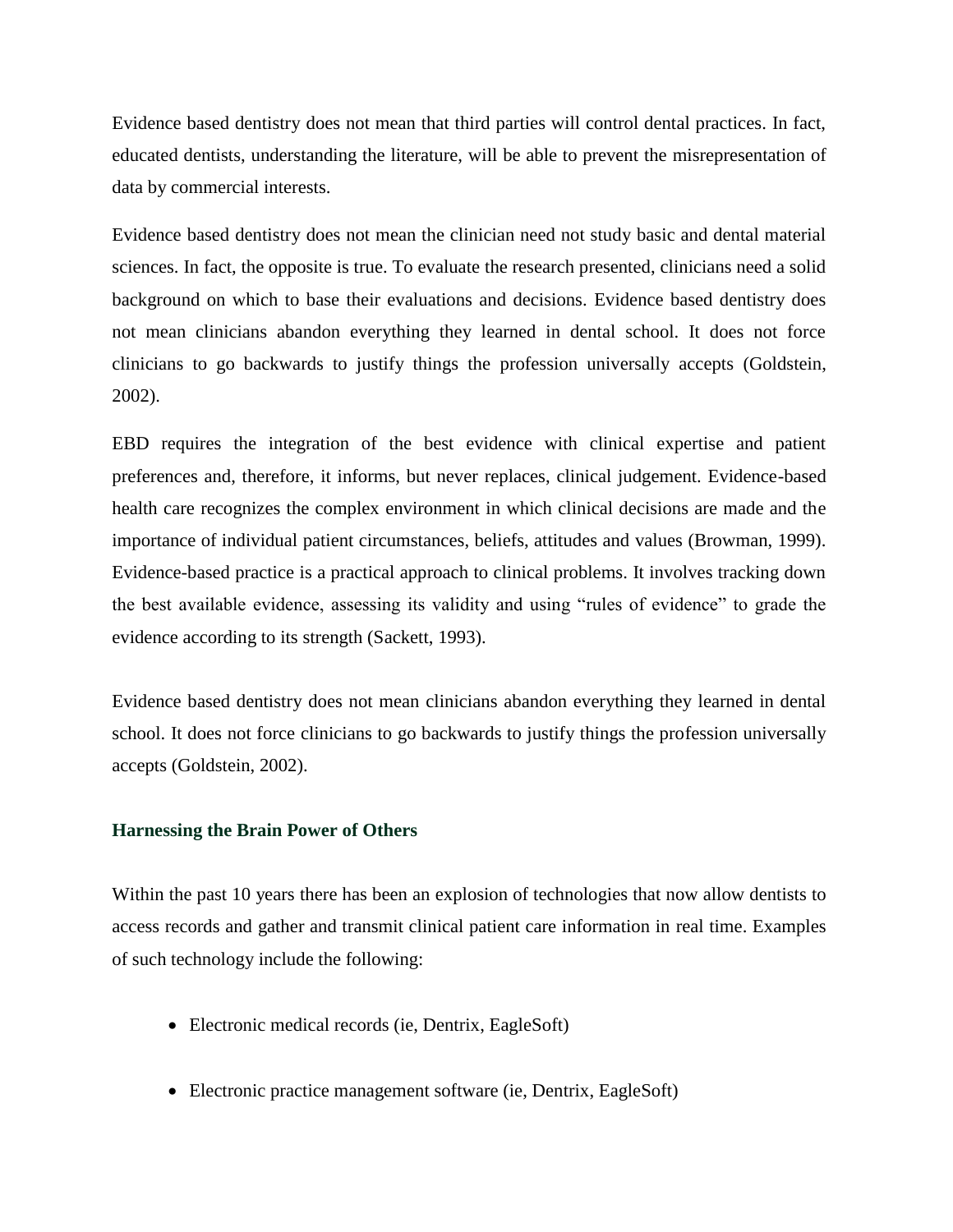- Digital radiographs (ie, Dexis, Shick)
- Digital clinical photographs
- Electronic submission of laboratory cases (ie, Invisalign)
- Capturing of electronic signatures for patient forms and consents (ie, ePad)
- Electronic submission of referrals and radiographs to specialists via e-mail
- Secure high-speed Internet connections
- Secure remote Internet access (ie, [www.gotomypc.com](http://www.gotomypc.com/) and SSH [secure shell] tunnels)
- Online information back-up services (ie, [www.Dell. com/datasafe](http://www.dell.com/datasafe))

These advances all allow EBD information to be used at the point of care wherever that may be.

As an example, on any given Saturday a dentist can attend to a patient's toothache from the comfort of his or her couch. The practitioner can log on to the practice's server securely, review the patient's health history, write a prescription in the patient's chart, send a referral and radiographs to the local endodontist via e-mail, treatment plan, and schedule a gold crown.

There are numerous other technological accessories that simplify the quest for EBD such as Podcasts, Pocket PCs, and Smartphones. Several organizations are producing Podcasts that can be downloaded by dentists to media-playing software. These entities such as www.dentalcast.com have various topics of interest to dentists such as "Assessing Patients' Caries Risk with Dr Margherita Fontana, cover story from Sept 2006 JADA" and "An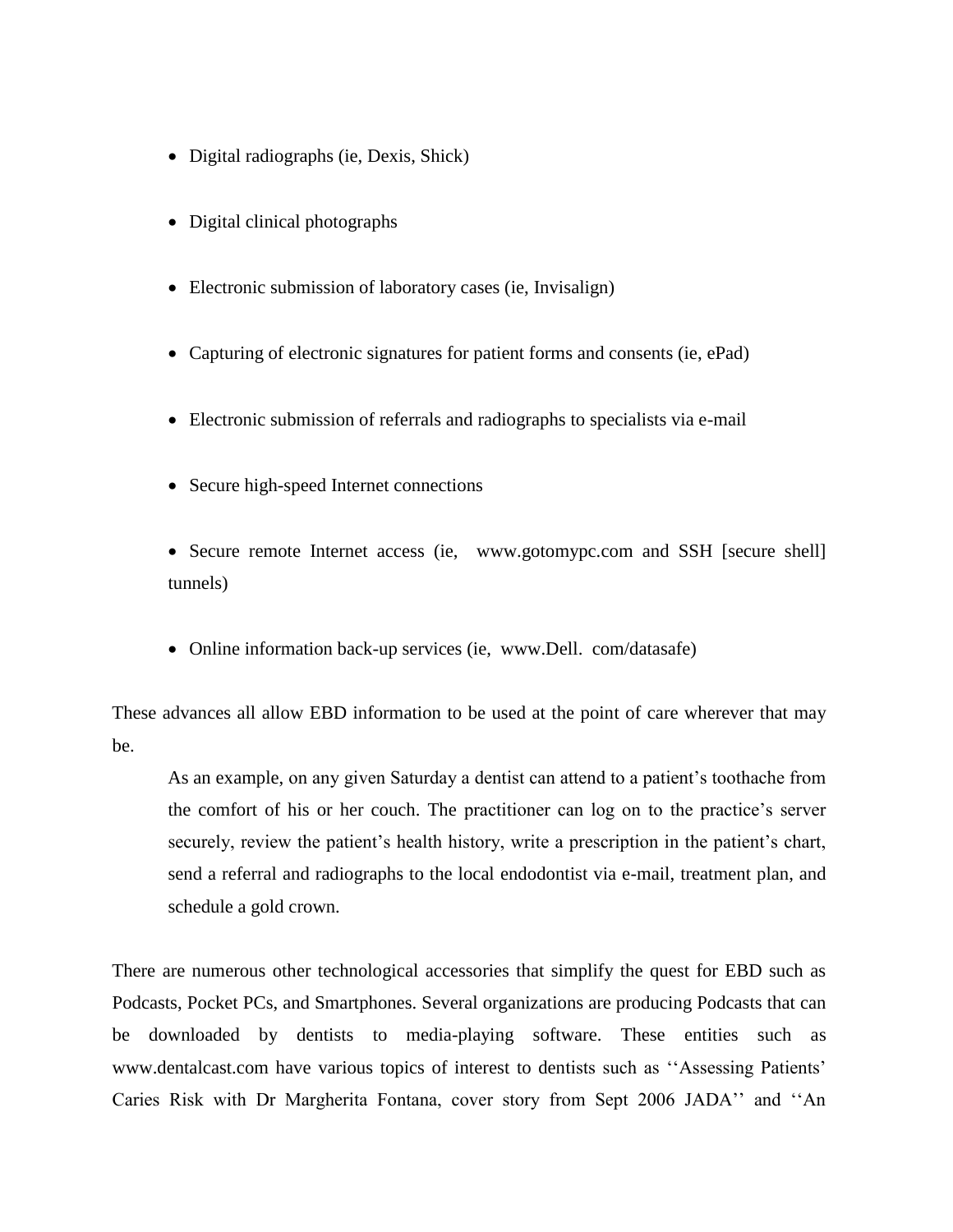Evidence-Based Approach to Crown and Bridge with Dr. Dean Mersky.'' Dentists who use Pocket PCs or Smartphones can easily download from their practice management software patient contact information and their upcoming weekly patient schedule. Practitioners employing this technology can not only keep in touch with the business aspect of their practice, but additionally the Journal of Evidence-Based Dental Practice (JEBDP), one of the leading journals on EBD, has recently added a feature that allows abstracts of critical reviews to be sent automatically to a dentist's Pocket PC or Smartphone.

Many offices now employ a combination of the above capabilities, which is quite conducive to the practice of EBD since they help facilitate the delivery of high-quality and accurate treatment at the point of care. However, dentists who do not use these technologies can still easily apply EBD principles in everyday practice. A simple high-speed Internet connection is the basic portal for the EBD-seeking dentist, regardless of whether that connection is in the office, at home, or at the local public library.

#### **Accessing EBD Resources**

EBD sources can be classified as primary or secondary. Primary sources are the studies themselves, such as randomized clinical controlled trials. Secondary sources are the compilation and/or evaluation of primary sources. There are numerous EBD secondary sources and resources such as systematic reviews, critical evaluations, and online tutorials. Since the challenge for the provider with basic knowledge of EBD and limited time is finding simple EBD resources quickly, utilization of these secondary sources is essential. Three of the most uncomplicated, thorough, and economical resources are the following:

> 1) The Journal of Evidence-Based Dental Practice (\$86.00/year <http://www.jebdp.com/>)

> 2) American Dental Association section on EBD (free[-](http://www.ada.org/prof/resources/ebd/index.asp)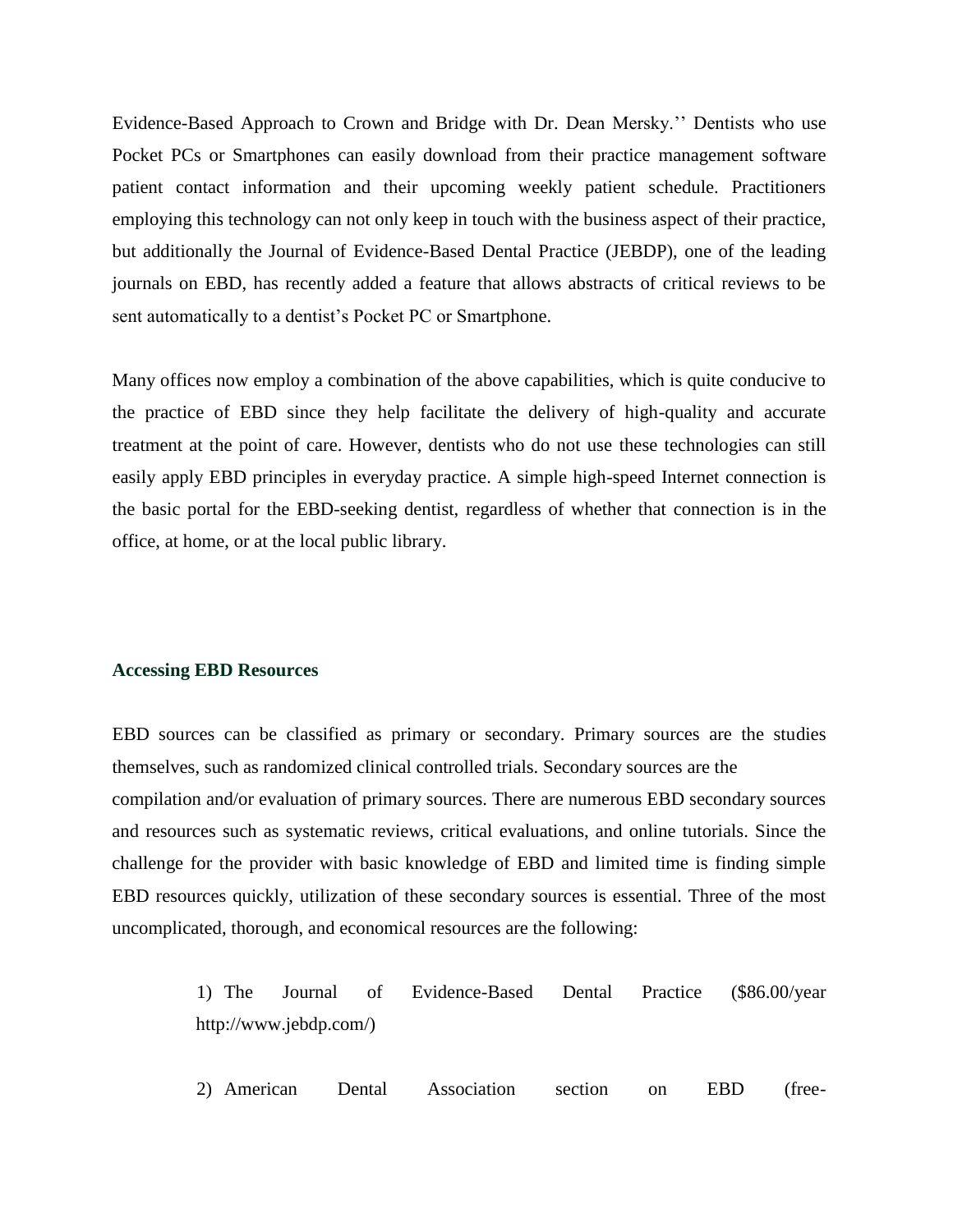http://www.ada.org/prof/resources/ebd/index.asp)

#### 3) Trip Database (free- [www.tripdatabase.com/oral](http://www.tripdatabase.com/oral))

The JEBDP contains many useful items such as critical evaluations of recent publications on clinically relevant topics, Cochrane Reviews, and featured articles that often focus on expanding practitioners' knowledge of EBD. The cost for this journal is minimal and, in addition to the paper publication, the subscription also includes free online access to all content, free delivery of JEBDP abstracts and MD consult updates to Pocket PCs and Smartphones, and free e-mail alerts regarding topics of interest.

The ADA has developed and continues to develop an amazing section on EBD with grant support from the National Library of Medicine and the National Institute of Dental and Craniofacial Research (NIDCR). This portion of the ADA's Web site has a glossary of EBD terms, links to additional EBD resources, and systematic reviews arranged by topic. The sources of the systemic reviews include among others the Cochrane Library, the Centre for Reviews and Dissemination, the Journal of the American Dental Association, and other journals. Additionally, the ADA will make copies of journal articles for members.

The Trip Database is an extensive website that will search many databases (ie, DARE, Cochrane) and journals (ie, JEBDP) at once. It allows practitioners to search by topic and limit searches to critical evaluations or systematic reviews. This website also provides links to clinical guidelines developed by various organizations.

The following are three examples of clinical situations generally dentists faced in their practice, how they identified the current evidence on the topic, and how this information was ultimately applied in their practice.

EBD example search: Does subantimicrobial dose doxycycline (SSD) with scaling and root planing result in improved pocket depth reduction compared with scaling and root planing alone?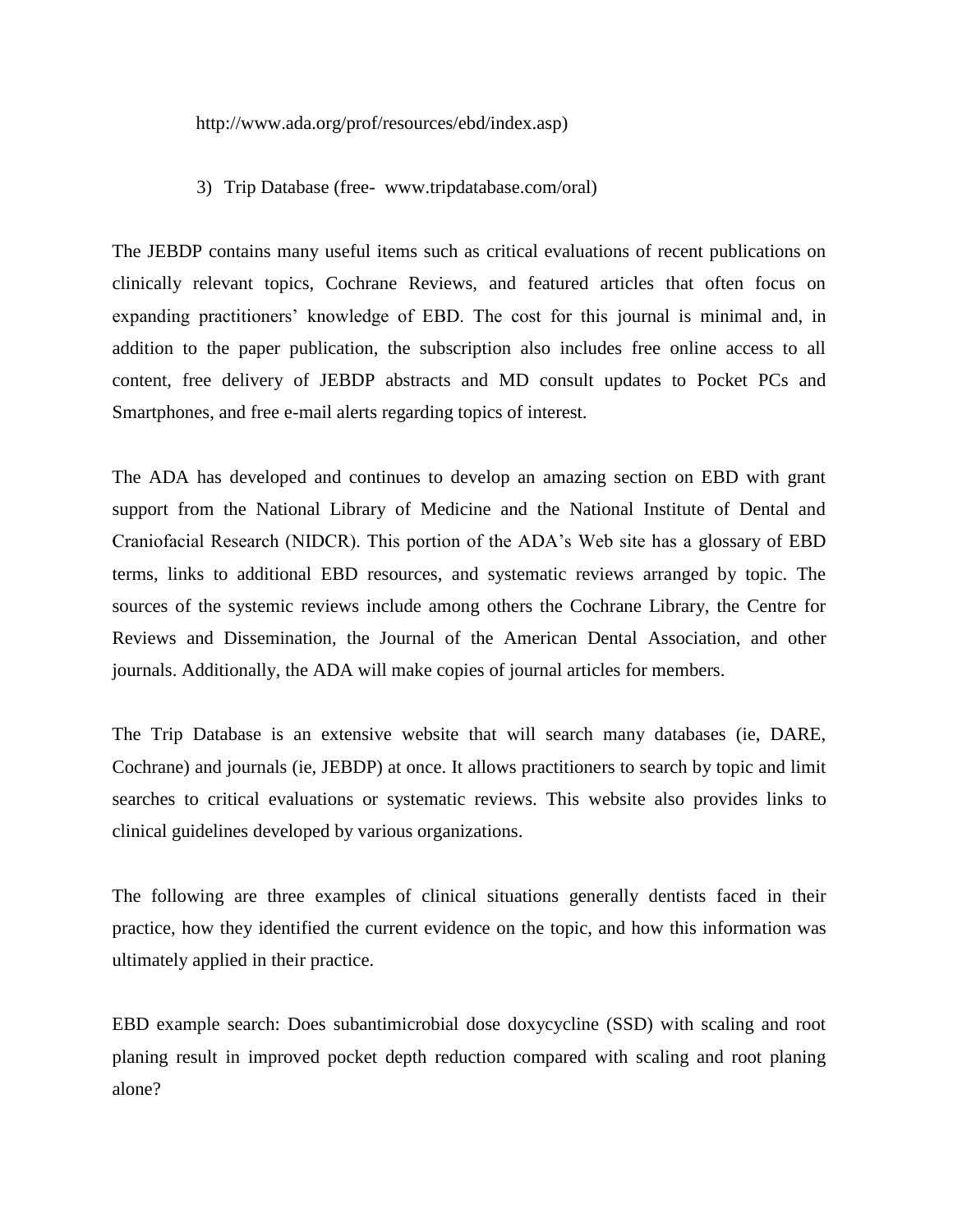- 1. Go to<http://www.jebdp.com/home>
- 2. Login to your account (must have a subscription to JEBDP)
- 3. In the search window type in "doxycycline"

4. Access critical evaluation of "Subantimicrobial dose doxycycline improves probing parameters associated with periodontitis''

Result: SDD with scaling and root planing can result in a higher percentage of patients with statistically significant attachment gains and probing depth reductions when compared with scaling and root planing and a placebo. Notice that the level of evidence for this study is "1b." This means that the study design was of reasonably high quality and that the practitioner can adequately rely on the validity of the study results.

EBD example search: For young children, which fluoride treatment if any is the most effective at preventing caries?

- 1. Go to [www.ada.org/prof/resources/ebd/index.asp](http://www.ada.org/prof/resources/ebd/index.asp)
- 2. Search topics by "Fluoride, Topical"
- 3. Access and assess systematic reviews from organizations such as Cochrane Library ( Figure 3), DARE, and National Library for Health
- 4. Access through ADAWeb site clinical recommendations for fluoride [http://www.ada.org/prof/resources/ebd/ clinical.asp](http://www.ada.org/prof/resources/ebd/clinical.asp)

Result: Fluoride varnish is effective at preventing caries in young children at 3- to 6-month intervals and it is the topical fluoride of choice for this age group.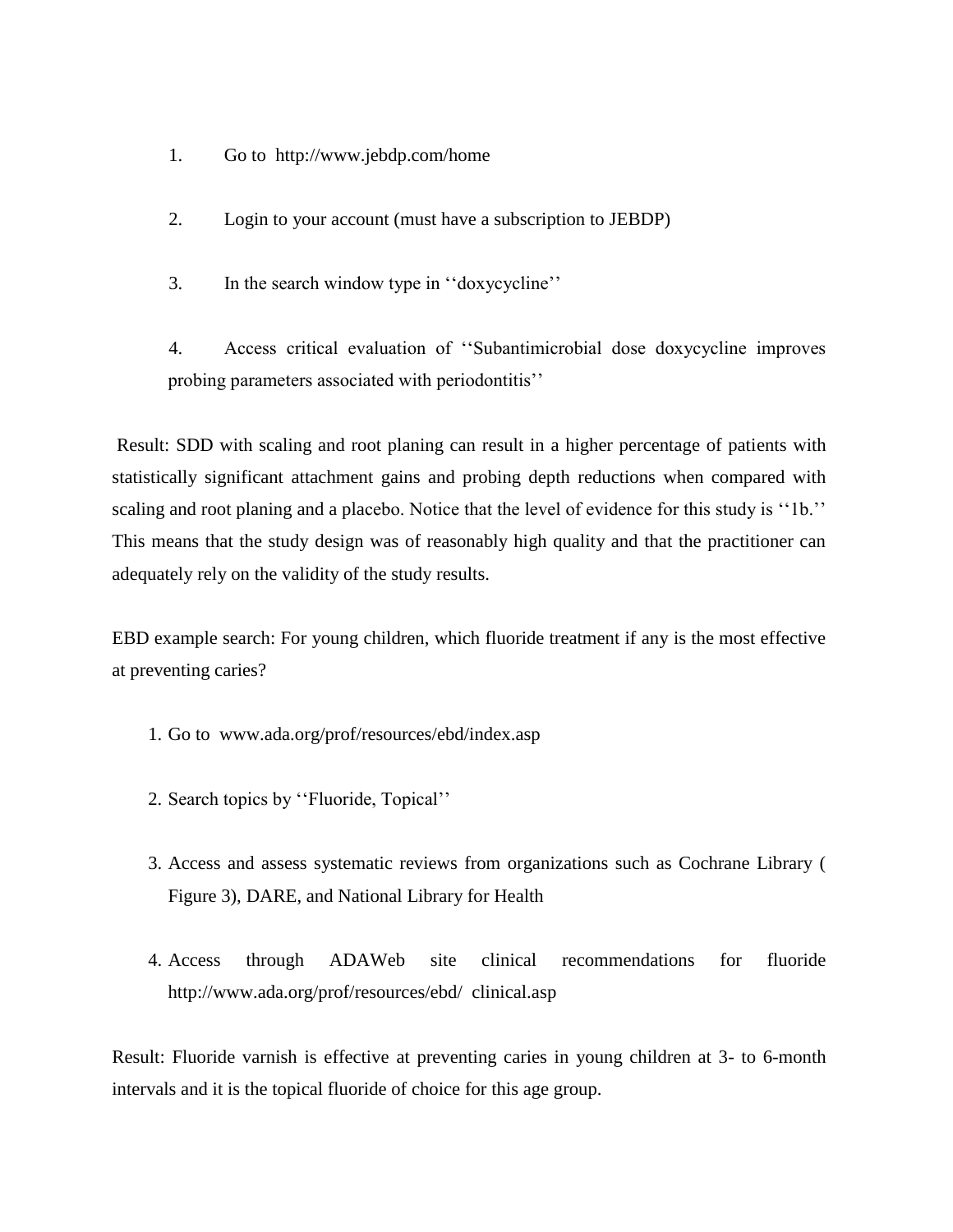EBD example search: Will fluoride varnish application in the medical setting reduce the caries incident in young children compared with no treatment? Is this approach cost effective when compared with no treatment?

- 1. Go to [www.tripdatabase.com/oral](http://www.tripdatabase.com/oral) and search by "fluoride varnish medical"
- 2. Access the Centre for Reviews and Dissemination Web site subcomponent NHS Economic Evaluation Data-base to view "Simulating cost-effectiveness of fluoride varnish during well-child visits for Medicaid-enrolled children''

Result: Fluoride varnish application during well-baby visits delayed caries onset by only 1.52 months and the application of fluoride varnish was associated with an overall cost increase of 10% per child.

#### **Awareness of Evidence Based Dentistry among Dentists**

There have been various studies performed to study the awareness of dentists regarding the evidence based dentistry. In a study done in Kuwait it was concluded that the overall awareness of EBD amongst dentists was low, even though more than half of them reported that they generally practice it (Haron, et al. 2012). Similar study carried out among the general dental practitioners currently practicing in the North West of England and it was found that only 29% (60/204) could correctly define the term EBP. When faced with clinical uncertainties 60% (122/204) of general dental practitioners turned to friends and colleagues for help and advice. Eighty one percent of respondents were interested in finding out further information about EBP (165/204) (Iqbal, 2002). Other studies carried out to evaluate Evidence-Based Practice among a group of Malaysian Dental Practitioners and response rate was 50.3 percent (Yusof, 2008).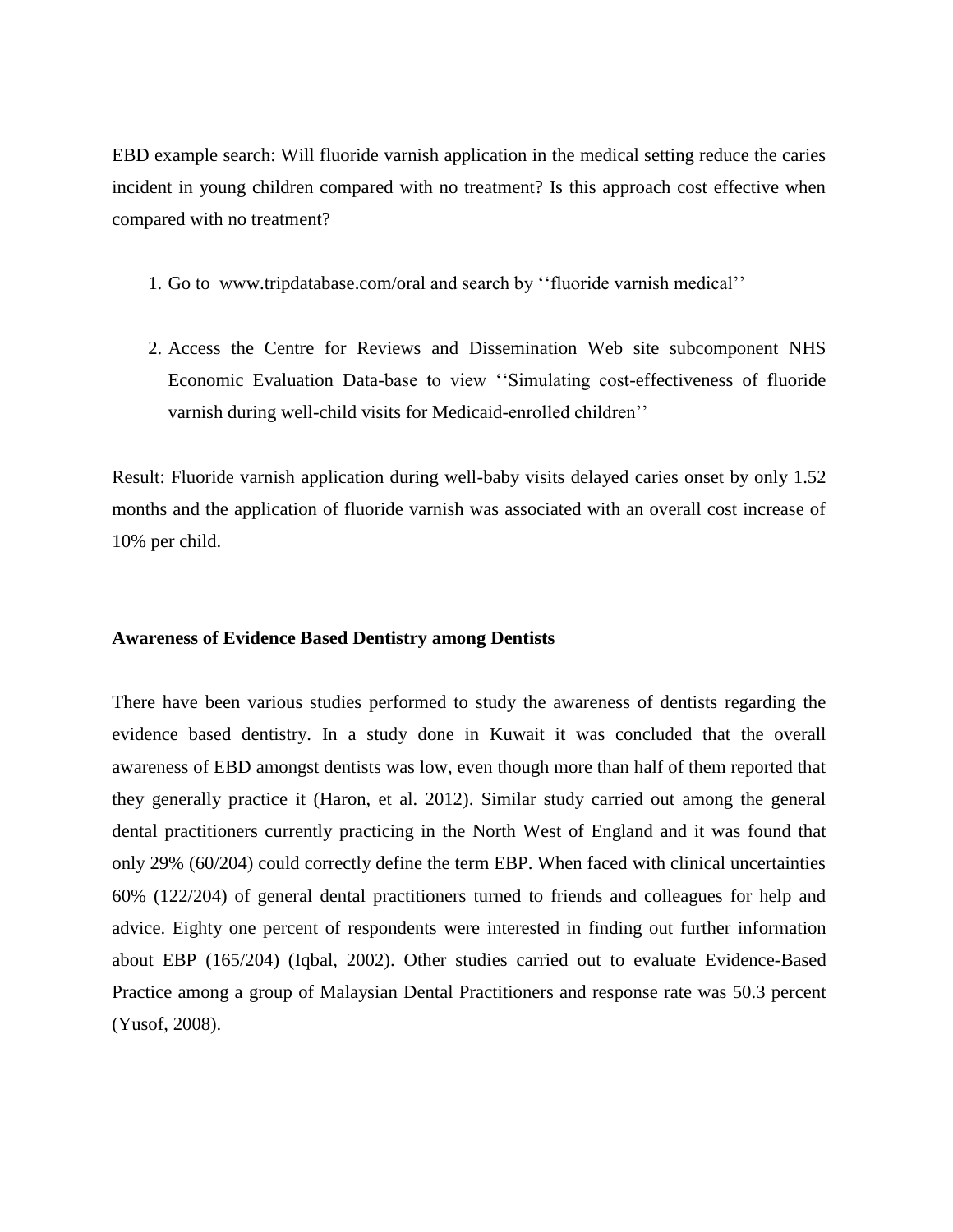#### **Clinical Practice Guidelines**

Clinical Practice Guidelines (CPGs) are "systematically developed statements to assist practitioners and patients in arriving at decisions on appropriate health care for specific clinical circumstances‖ (Sutherland, 2000).

Evidence-based clinical practice guidelines (EB-CPGs) are structured and formal, and use rigorous, explicit and reproducible methods to assemble and evaluate the evidence. These guidelines are based on systematic reviews and incorporate values and preferences of patients and practitioners. The process of creating a well-developed EB-CPG includes external review and comments by those who will be using the guidelines - for example, a wide range of clinicians, as well as patients or their representatives (Jadad, 1998).

The development of EB-CPGs in dentistry is in the beginning stages. A review in 1995 of guideline development by various dental organizations and specialties in the United States revealed a lack of systematic analysis of the literature.

Rigorous research findings provide the foundation for many clinical practice guidelines developed to improve care processes and improve patient outcomes. Although additional empirical evidence is needed to guide many areas of dentistry, a substantial amount of evidence already exists to support the use (or non-use) of specific materials, techniques, and/or treatment across a range of preventive, diagnostic, and treatment procedures. These include some of the most common issues faced by general dentists (e.g., caries diagnosis and treatment; deep caries diagnosis and treatment; third molar extraction; restoration diagnosis and treatment).

Unfortunately, not all evidence-based recommendations are adopted in clinical practice settings, reflecting a gap between what we know works (or doesn't work) and what is actually being done. However, focus on a single behavior if any—has attempted to examine the gap between practitioners' clinical practice behavior and published evidence across a range of preventive, treatment and diagnostic behaviors. Thus, the extent to which the gap between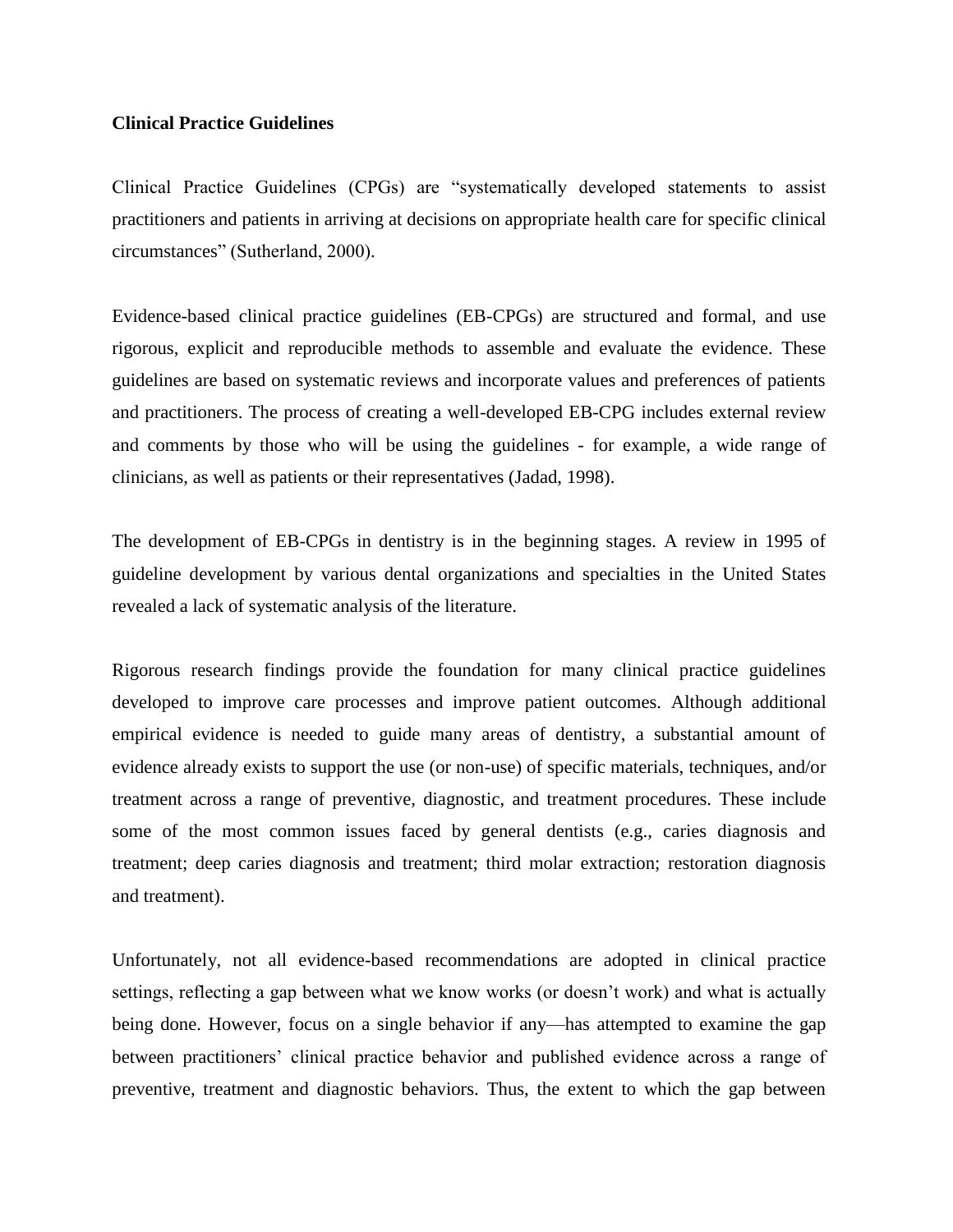clinical practice behaviors and empirical evidence exists across various preventive, diagnostic, and treatment procedures remains unknown. Assessing practitioners' use of evidence in practice across several preventive, diagnostic and treatment procedures may be a better indicator of their broader use of evidence in practice than their response to a single procedure. Moreover, relatively few studies have focused on identifying practitioner- and organizationallevel correlates of use (or non-use) of published evidence in routine practice.

Quantifying the gap between clinical practice behavior and published evidence-based findings—and identifying practitioner- and organizational-level correlates of use (or nonuse) of published evidence—is a critical first-step toward understanding and improving clinical practice behaviors and patient health outcomes.

To address this gap in the literature, the current study correlates between clinical practice and published evidence in dental practices and dental organizations focused on improving the scientific basis for clinical decision-making. The network has a wide representation of practice types, treatment philosophies, and patient populations, including diversity regarding race, ethnicity, geography and rural/urban area of residence of both its practitioners and their patients. Analyses of these characteristics confirm that network dentists have much in common with dentists at large, while also offering substantial diversity in these characteristics.

#### **Diffusion of Innovation: Evidence-Based Dentistry**

Dentistry, like other health care fields, is a science-based profession. Research and technologies continually evolve, and it is expected that the corresponding treatment decisions will evolve as well. Change is an anticipated, necessary, and welcomed aspect of any sciencebased health care profession.

New ideas, technologies, and methods take time to become established. One popular theory developed by Everett Rogers in 1962 is the diffusion of innovations theory (Rogers, 1962). This theory proposes that there are 5 categories of adopters to new ideas or technologies (Table 1). This theory can be applied to understand the adoption of EBD among oral health care workers.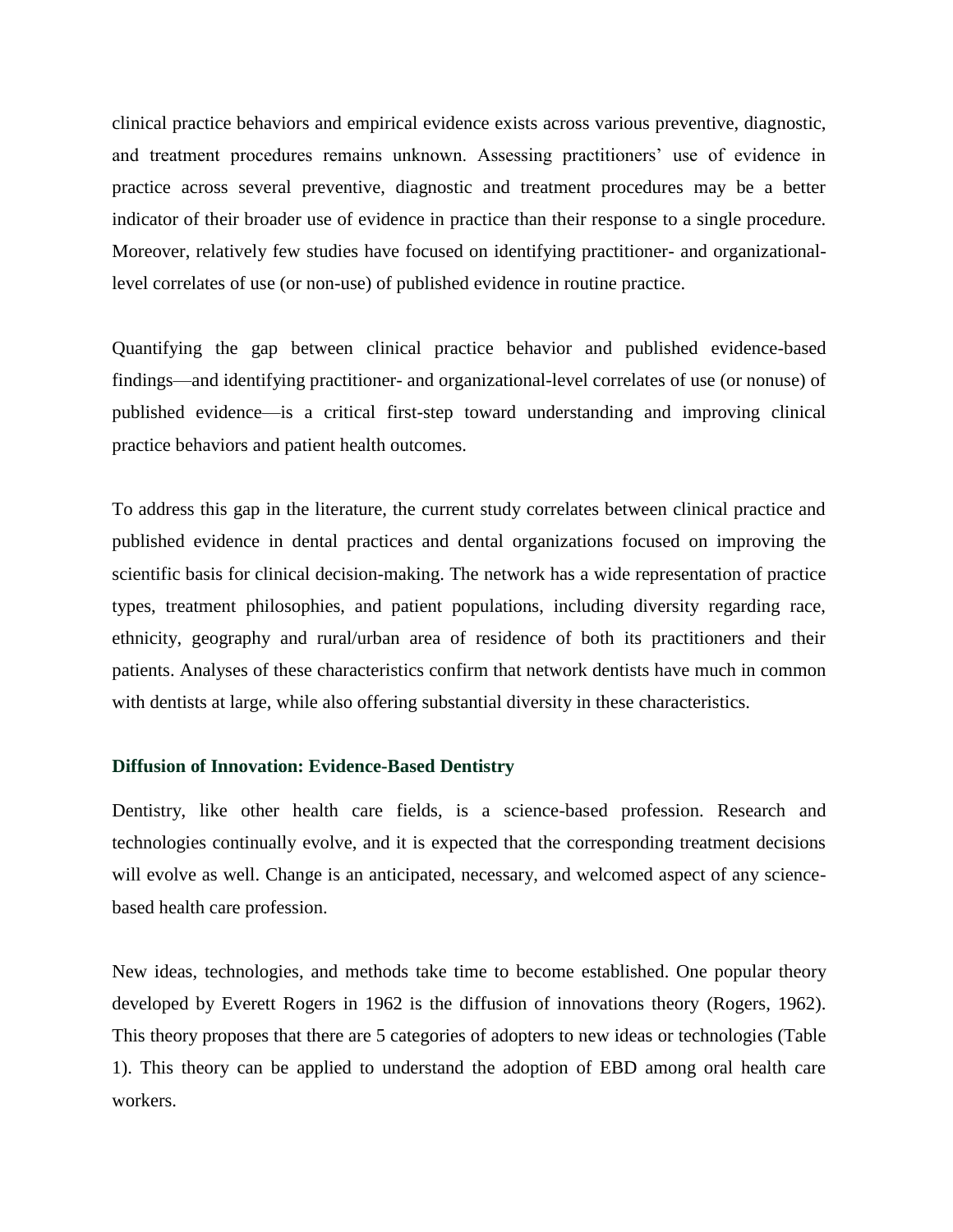| <b>Table: 1. Diffusion of Innovation</b>                                           |                                            |
|------------------------------------------------------------------------------------|--------------------------------------------|
| <b>Category Of Adopter</b>                                                         | <b>Definition</b>                          |
| Innovators                                                                         | <b>Create The Concept</b>                  |
| <b>Early Adopters</b>                                                              | First Embrace The Innovation. These        |
|                                                                                    | Individuals Are Typically Educated,        |
|                                                                                    | Critical Thinkers And Thought Leaders In   |
|                                                                                    | A Community.                               |
| <b>Early Majority</b>                                                              | Join The Larger Crowd When An              |
|                                                                                    | Innovation Is Taking Hold In A             |
|                                                                                    | Community; Heavily Influenced By The       |
|                                                                                    | Social Aspects Of Change, But Systemic     |
|                                                                                    | In Decision To Adopt A New Innovation      |
| Late Majority                                                                      | <b>Skeptical And Traditional By Nature</b> |
| Laggards                                                                           | Rely Primarily On Social Contact For       |
|                                                                                    | Information.                               |
| Developed By Everett Rogers In 1962, The Diffusion Of Innovations Theory Defines 5 |                                            |
| Categories Of Adopters To New Ideas Or Technologies                                |                                            |

Anecdotal information suggests that EBD is currently embraced by both the innovators and the early adopters, the first 2 categories in the Rogers classification. There seems to be slow but consistent progress among the early and late majorities in adopting this approach to dental and oral health care. Knowledge about EBD, perceived value of EBD, a commitment to apply an EBD approach, and implementing this approach are all likely needed for EBD to be embraced by the majority of practitioners

A key feature of the early and late majority is the social influence in their acceptance of innovation. For these groups in particular, the decision to adopt an innovation depends heavily on the decisions of their peers. They value opinion leaders, typically early adopters themselves, to determine if the innovation is effective and beneficial. Therefore, a social support network for EBD may help encourage colleagues to consider this approach to clinical decision making.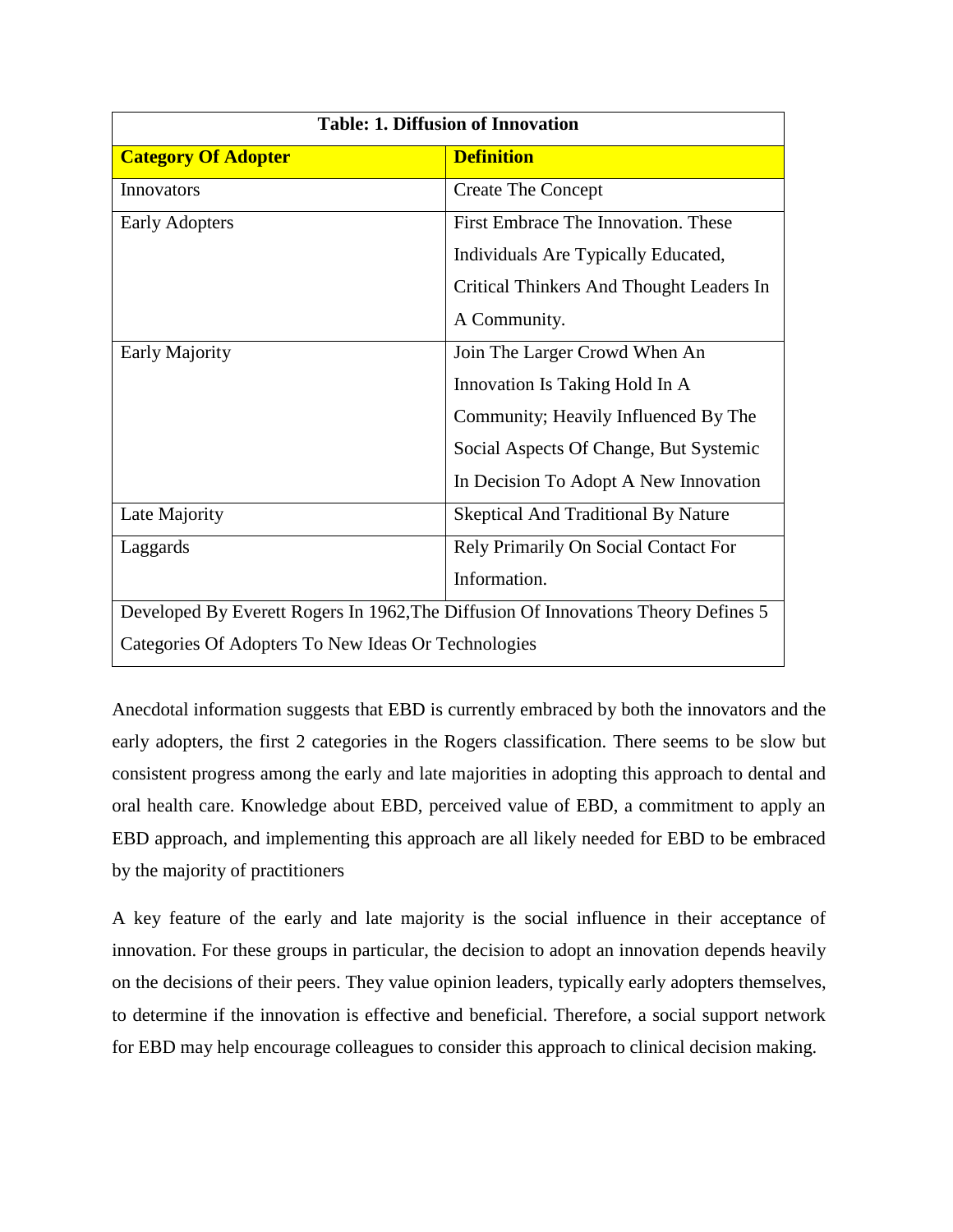Principles from the Rogers model can be applied to the dental study club as a place where peer group interactions can potentially influence adoption of new ideas. For example, the dental study club offers an informal opportunity for dentists to increase their knowledge and clinical skills (Merijohn, 2005). Study clubs have a high degree of loyalty and lifelong membership, and can vary in size from fewer than 10 to hundreds of members. They may meet several times a year, and can be organized in a variety of formats that include meetings, group discussions, lectures, or forums where dentists treat patients under the supervision of mentors.

The primary advantage of such interactive groups is that it provides for proactive, participatory learning, through critical assessment of current evidence on a diversity of topics, and is more likely to result in knowledge transfer (Merijohn, 2005). Such an in-depth method of learning is more likely to result in a change in practice patterns.

#### **Interventions: To Translate Research Findings to Practice**

In order for EBD to become part of decision making in practice, the most current and comprehensive research findings must be translated into practice. There are numerous EBD tools that critique and synthesize existing evidence, including systematic reviews, summaries of systematic reviews, and evidence-based recommendations or guidelines. However, there remains a challenge in implementing the knowledge offered by such resources at the point of care.

Many approaches have been developed and tested to facilitate the implementation of research into practice. The results of these approaches vary considerably (Doumit, 2007). Systematic reviews have concluded that impact of printed educational materials, one of the most common approaches, is minimal (Freemantle, et al. 2000). Audit and feedback, while effective, typically produce small to moderate changes (Jamtvedt, et al. 2006). By comparison, the impact of local opinion leaders were larger and likely to be of practical importance (Thomson O'Brien, et al. 2001) and interactive work-shops, compared to passive didactic courses, can result in moderately large changes in professional practice (Thomson O'Brien, et al. 2001). Programs designed to facilitate the application of science into clinical practice require participants to be highly motivated (Rogers, et al. 2000). These programs also should be specifically designed to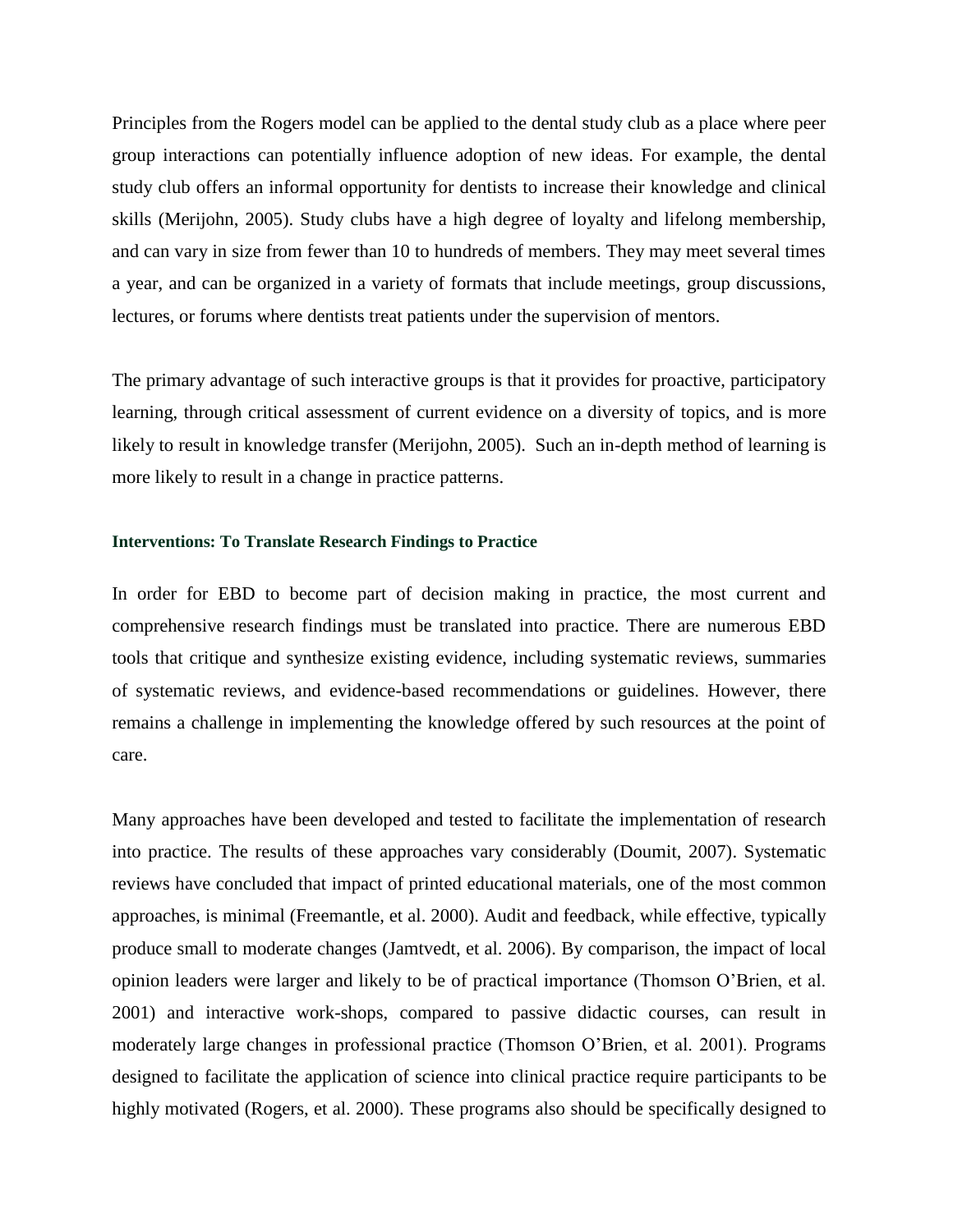meet participant needs (Rogers, et al. 2000). Others have found that practice-based workshops that included participatory learning approaches and materials targeted specifically toward the needs of the attendees to be preferred and effective (Rogers, et al. 2000).

The use of Champions is one effective approach used by others in the health care field to successfully implement science research to clinical care. Champions are influential individuals who support the transfer of knowledge among their peers (Craven, 2006). Examples presented at the 2006 AHRQ TRIP Conference (Table-2) include the use of Champions to facilitate the implementation of clinical practice guidelines and best practices in a community-based organization, (Hutt, 2006) implementing evidence-based guidelines for treating nursing home– acquired pneumonia, (Hutt, et al. 2006) and implementing practice guidelines on pain management for ulcers among nurses. (Ritchie, 2006) The roles of these Champions include seeking opportunities to promote and support best practices, mentoring others to support knowledge transfer, networking with other health professionals about best practices, being a resource to the local region for knowledge transfer, and facilitating use of guidelines.

| Table 2. Role of Champions in Promoting an Evidence-Based Approach to Health Care |                                                |
|-----------------------------------------------------------------------------------|------------------------------------------------|
| <b>Health Care Member</b>                                                         | <b>Topic</b>                                   |
| Victorian Order Of Nurses                                                         | <b>Best Practice Guidelines: Reducing Foot</b> |
|                                                                                   | <b>Complications In People With Diabetes</b>   |
| <b>State Veterans Home Nursing Staff</b>                                          | <b>Evidence Based Guidelines For Treating</b>  |
| (Licensed And Aides)                                                              | Nursing Home Acquired Pneumonia                |
| Registered Nurses Association Of Ontario                                          | Practice Guidelines On Pain Management For     |
| Pediatricians                                                                     | <b>Ulcers</b>                                  |
|                                                                                   | Immunization Delivery And Current Use Of       |
|                                                                                   | <b>Regular Immunization Assessments</b>        |
| <b>Veterans Affairs Medical Centres</b>                                           | Evidence- Based Practice Guidelines On         |
|                                                                                   | Diabetes Management                            |
| <b>Community Health Centres</b>                                                   | <b>National Diabetes Guidelines</b>            |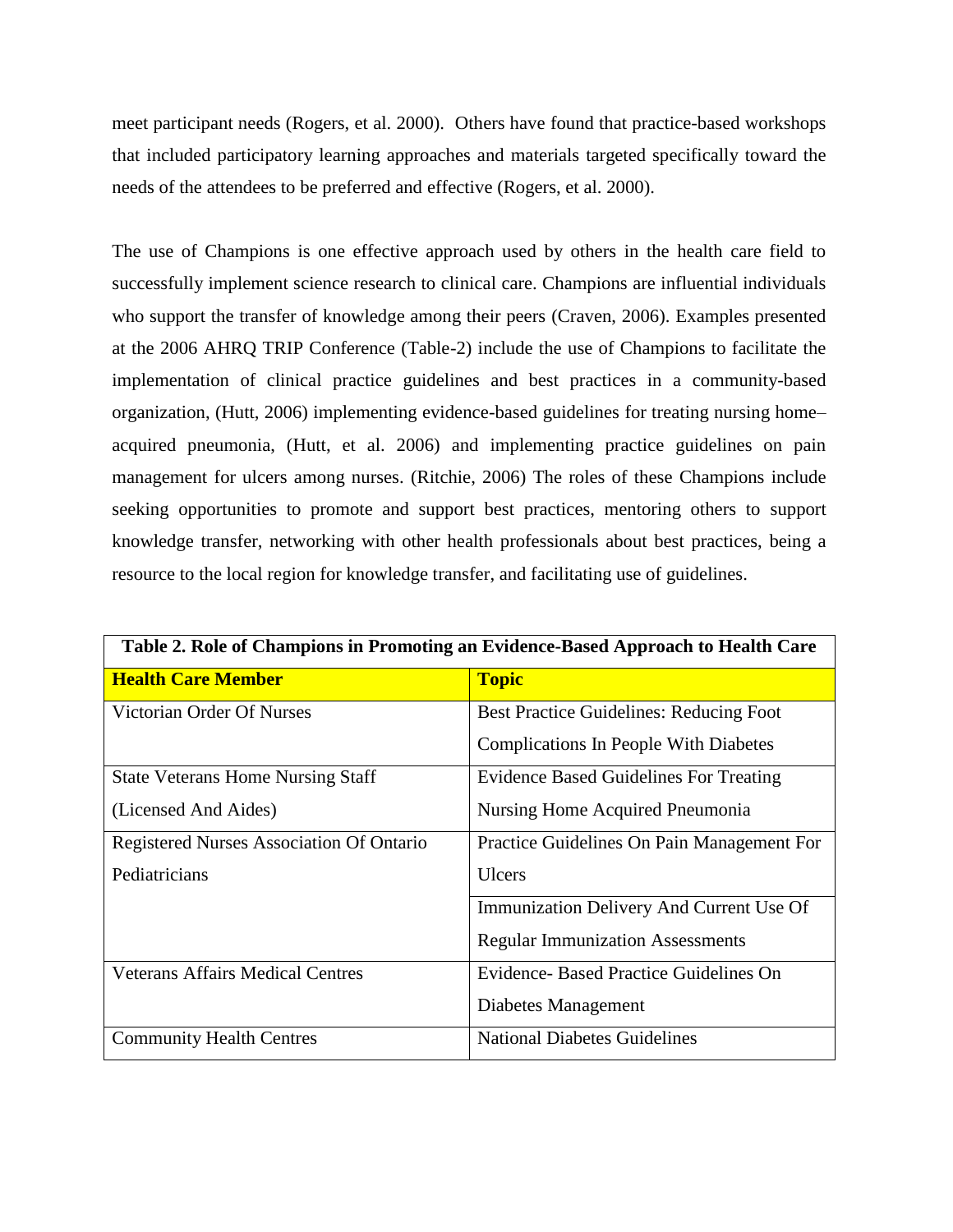#### **IMPLICATIONS**

Dentists have to decide how to best use information gathered from patients, the literature, colleagues and experts in the field. It also includes: to identify the clinical problem, formulate the clear questions, clarify the relevant outcomes, search for evidence, ignore irrelevant information, interpret the relevant evidence, and decide the appropriate action based on best evidence available. It is essential to use a systematic approach to understand methodology which makes the process easier and approaching the problem logically results in an informed decision about the best way forward. Sufficient quantity and quality of scientific evidence exists to serve as a foundation for guidelines. Programme has to be organized, funded and effectively managed to produce a considerable volume of valid, usable statements about appropriate care for clinically and financially significant health conditions and technologies. Substantial numbers of clinicians, patients and others will have the opportunity, support to read, understand, accept and use these statements in ways that change patterns of clinical practice which lead the health care services in desired directions. Changes applicable will be broad and intense enough to improve health outcomes. Proper guidelines to improve clinical practice will be cost effective. Proper guidelines development should be continually expand to cover new areas so that new rates of increase in health care costs and absolute levels of expenditures will be lower than they would otherwise be. The evidence shows serious deficiencies in the adoption of evidence based in practice. Future implementation strategies must overcome this failure through an understanding of the forces and variables influencing practice and through the use of methods that are practice- and community-based rather than didactic.

Learning involves identifying and evaluating new methods that might improve care and prognosis, determining when to implement those that appear to improve care, and discarding old diagnostics and therapeutics that prove to be unsound (Marinho, et al. 2001). In this information age, it is not uncommon for a patient to rush home from the dentist's office to look up on the Internet or in health reference texts the drug or diagnosis that was provided. Science in the form of statistical evidence is being introduced into everyday language through advertising (Beyers, 1999). However, some studies have demonstrated that EBD, when taught only in the classroom, may have little impact on the attitudes or behaviors of clinical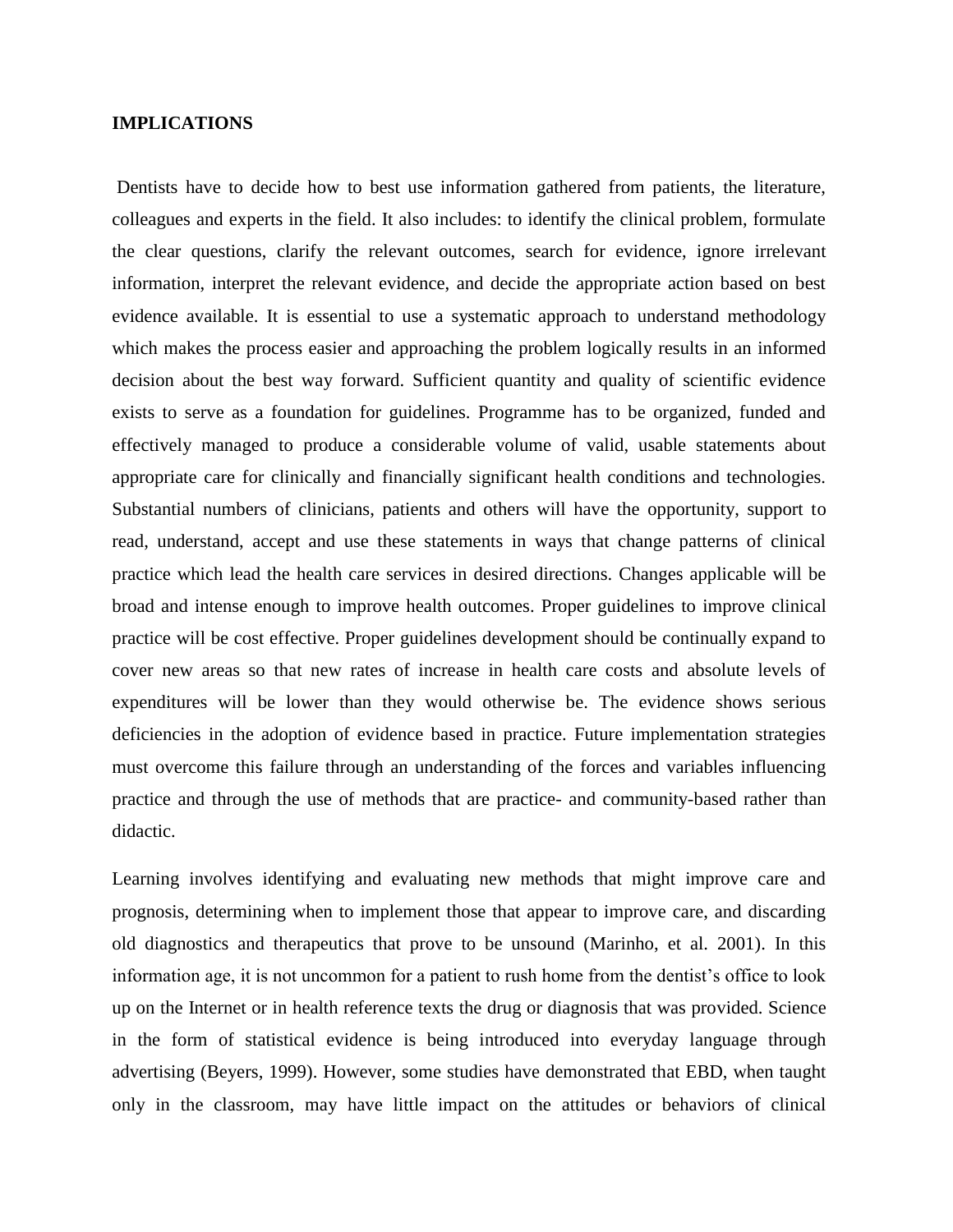practitioners. In other words, theoretical knowledge of EBD, obtained without opportunities to practice using an evidence-based approach to patient care decision making, may lead to no changes in dental practice at all. Therefore, it is crucial to implement evidence from research into clinical practice, and by doing this; the concept of EBD can become practically relevant to the dentistry (Faggion, et al. 2007).

Although considerable resources are spent on clinical research, little attention has been paid to the implementation of research evidence into clinical care. EBP may not be a concept that every dentist is familiar with, but increasing consumer pressures and the present economic, social, and political changes, will necessarily demand that evidence based principles are implemented (Iqbal, et al. 2002)

The translation of research into practice assumes that clinically relevant evidence is available. Unfortunately, in light of the billions of dollars invested in dental research during the last five decades in Europe and the US, the dental research community has paid relatively little attention to clinical aspects of care. Consequently, and contrary to the situation in medicine, there are relatively few randomized controlled trials and other outcomes oriented studies in dentistry that have evaluated clinically relevant interventions. For example, there are no clinical trials that have compared the outcomes of different methods of caries diagnosis using relevant outcome measures. Also, no outcome studies are available for disease-based management of dental caries, periodontal diseases, or facial pain (Dickersin, et. al. 1998).

The evidence needed for evidence-based dentistry must include a broader range of outcomes, including those considered important by patients. For example, a classic definition of appropriateness indicates that treatment is deemed appropriate when the expected health benefit exceeds the expected negative consequences by a sufficiently wide margin that the treatment is worth doing (Bader, et al. 1999).

Evidence-based dentistry does offer the opportunity for the practice of dentistry to enter a new era, it is worth recalling an old maxim— "the trouble with opportunity is it always comes disguised as hard work." Educators have an important role to play in providing communication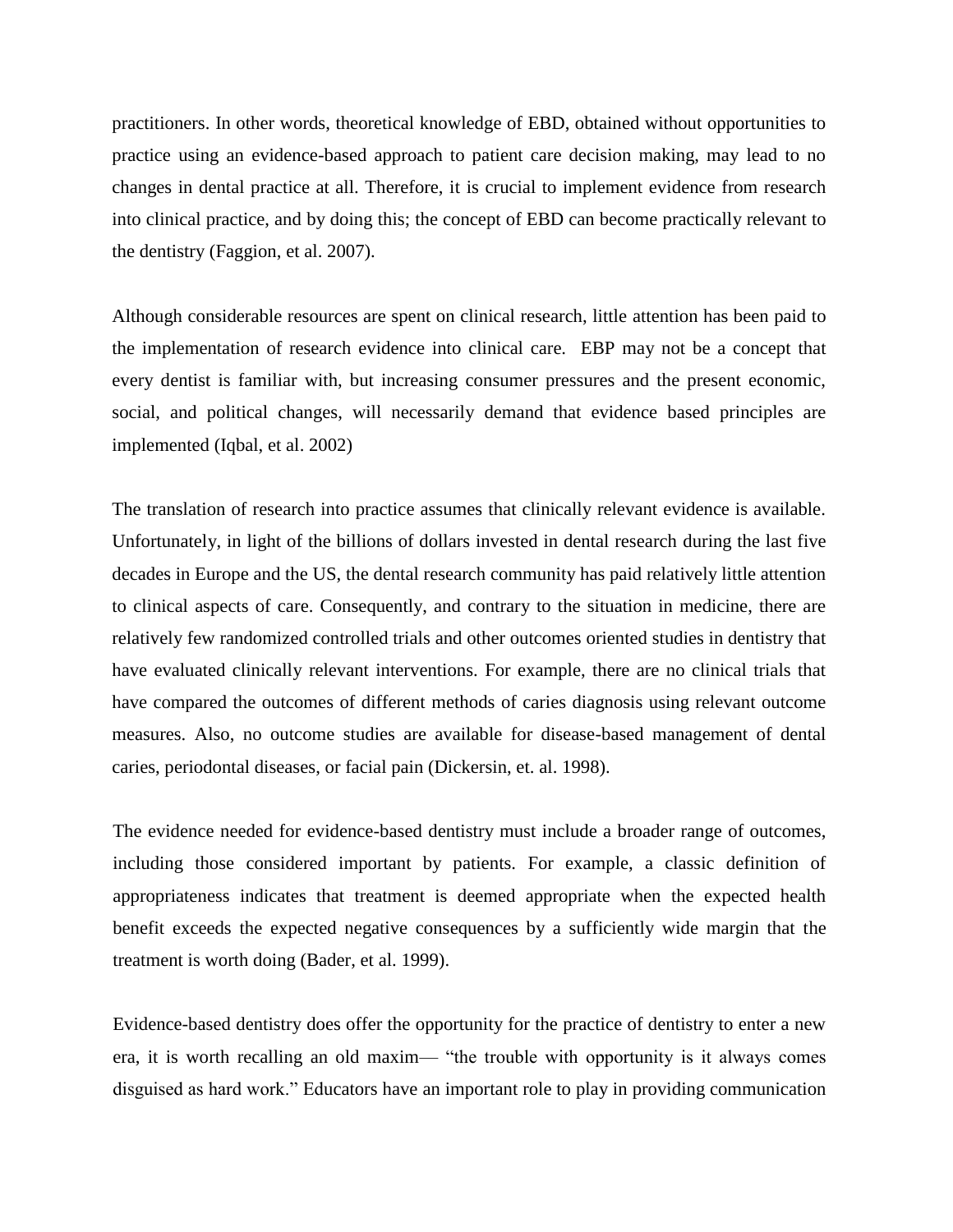skills to aid decision making, addressing the technical dimensions of dentistry, promoting lifelong learning, and closing the gap between academics and general dentists in order to create mutual understanding The ultimate goal would be assisting dental students in learning the skills to practice evidence-based dentistry so that they can provide their future patients with the best clinical evidence and judgment for optimal and cost-effective dental care. There is, therefore, a need to apprise current practitioners on the new method of thinking. Dentistry needs to make strides to keep pace with the prevailing paradigm of evidence-based care. There is a strong "need for the science behind our treatment decisions"

# **EVIDENCE BASED DENTAL PRACTICE ADVANTAGE**

#### **YOU**

- Gained improved clinical decision making ability
- Achieve greater confidence in treatment planning
- More opportunity to provide treatment choices selected for minimizing risks of harm and maximum treatment safety
- Greater satisfaction derived from creating customized treatment plans based on the powerful combinations of stronger scientific evidence, clinical judgement and experience, as well as patient preferences and value
- •More peace of mind that comes from doing right thing

• Increased day to day enjoyment with a happier team motivated by working to a higher

standard that puts the patient first in the dental care processes

# **YOUR PATIENTS**

•Most trust and confidence in their doctor and his or her own practice

- •Greater incentive to invest in quality oral health care
- •Increased pride from being a patient of a community thought leader and distinctive practice

# **YOUR DENTAL TEAM AND PRACTICE**

•Increased staff confidence ,pride, trust and personal satisfaction

• Enhanced recognition in the community and with peers as a thought leader practice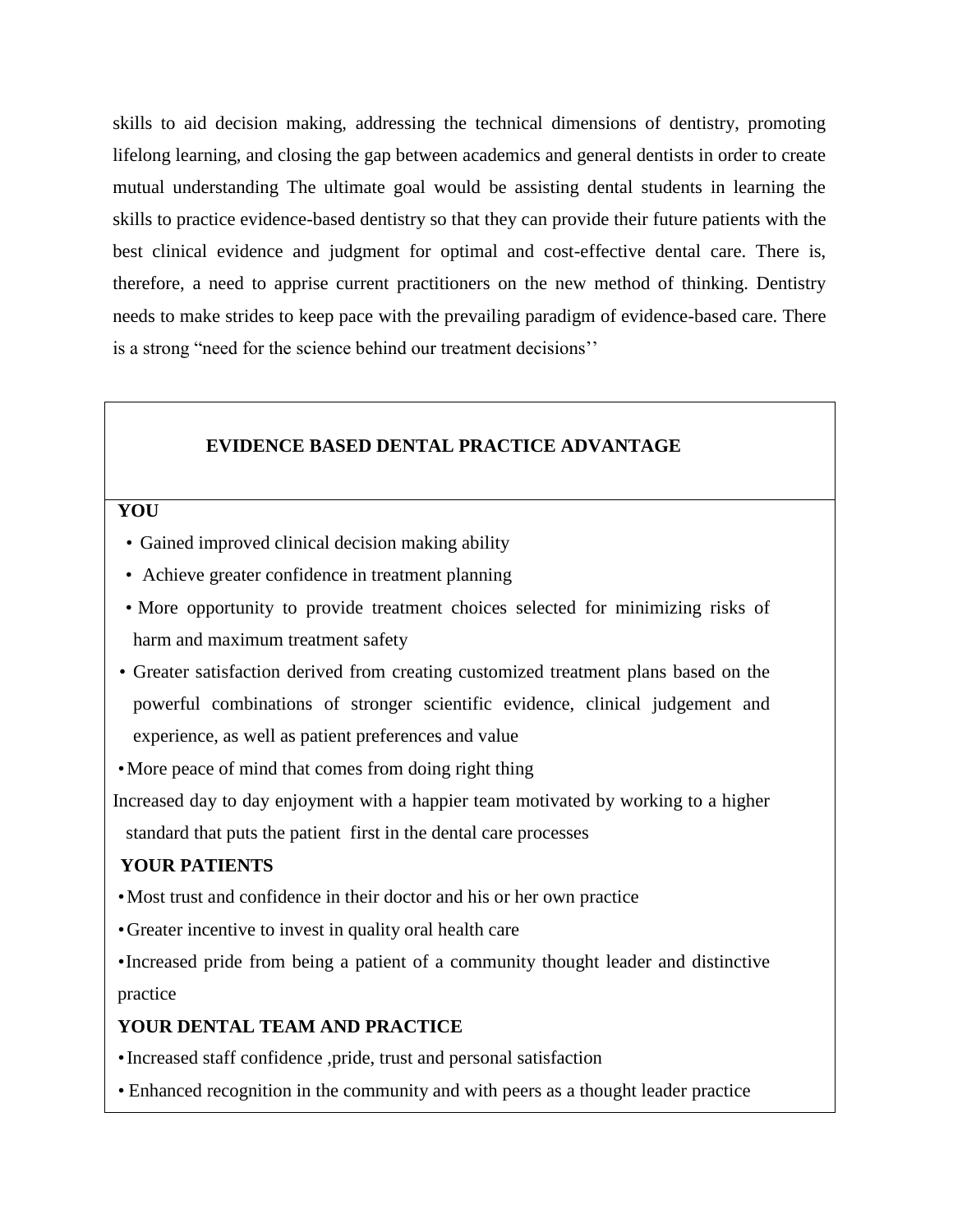•Greater opportunity to conserve practice financial resources by establishing wiser decisions in product and equipment selection

Source: Merigohn et al. Clinical Decision Support Chairside Tools for evidence-based dental practice. Journal of Evidence Based Dent Practice. 2008; 8: 119.

The practice of evidence-based dentistry is relatively straightforward but requires an ordered approach. Dentists have to elicit, sift and decide how to best use information gathered from patients, the literature, colleagues and experts in the field. Some signs and symptoms may be unexplainable, some may be difficult to treat or the patient may simply wish to discuss a treatment plan that has been recommended, but about which they are uncertain. Therefore, it is essential to use a systematic approach when practicing evidence based dentistry. Understanding methodology makes the process easier and approaching the problem logically results in an informed decision about the best way forward. Practicing evidence-based dentistry enhances patient safety and well-being.

#### **Acknowledgement:**

I express my warm thanks to Miss Diti Shah for her support and guidance throughout the research.

#### **Bibliography**

- A, J. (n.d.). *From Individual Trials to Group of Trials: Reviews, Meta-analyses and Guidelines. Randomized Controlled Trials.* London: British Medical Journal Books, 1998.
- ADA Council of Scientific Affairs. (2006). Profesionally Applied Topical Floride: Evidence Based Cilinical Recommendations. *Journal of American Dental Association , 137*(8), 1151-1159.

Allan Hackshaw, E. P. (2006). *Evidence-Based Dentistry: An Introduction.* Wiley-Blackwell.

- Bader J, I. A. (1999). Evidence Based Dentistry and the Dental Research Community. *Journal of Dental Research, 78*, 1480-1483.
- Ballini A, C. S. (2007). Evidence Basd Dentistry: Whats New? . *Internation Journal of Medical Science , 4*, 174-178.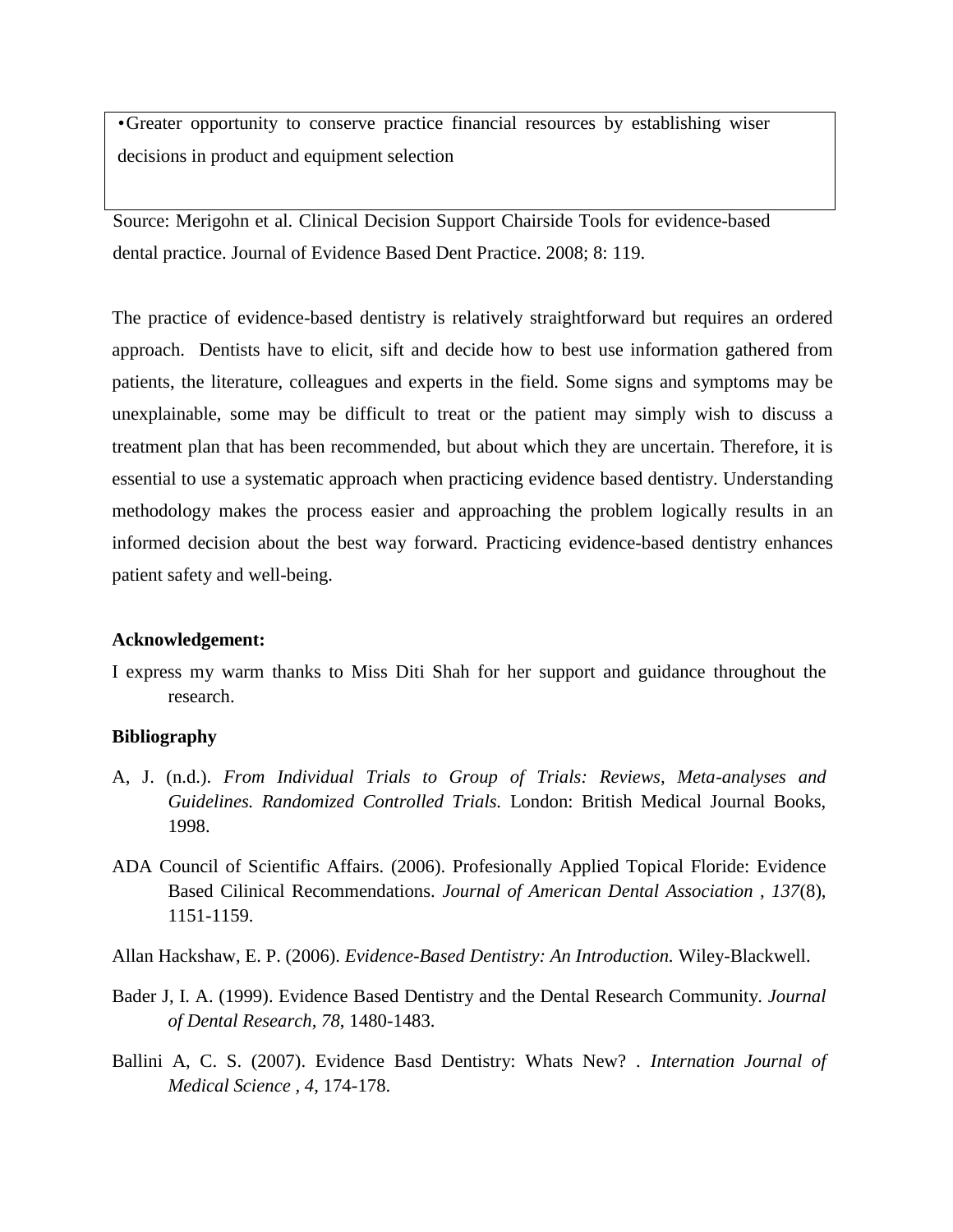- DE, C. (2006). Preventing Ventilator-Associated Pneumonia in Adults: Sowing Seeds of Change. *Chest, 130*(1), 251-260.
- Dickersin K, M. E. (1998). The Cochrane Collaboration: Evaluation of Heathcare and Services using Systemic Reviews of the Results of Randomised Controlled Trials. *Clinical Obstetrics and Gynecology, 41*, 315-331.
- DL, S. (1993). Rules of Evidence and Clinical Recommendations for the Management of the Patient. *Canadian Journal of Cardiology, 9*, 487-489.
- Doumit G, G. M. (2007). Local Opinion Leaders: Effects on Proffessional Practice and Healthcare Outcomes. *1*.
- E, H. (2006). A multi-facated intervention to implement guidelines improved treatment of Nursing Home Acquired Pneumonia in a State Veterans Home. *AHRQ Translating research into practice and policy.* Washington DC.
- E, R. (1962). *Diffusion of Innovation .* New York : Free Press of Glencoe.
- Faggion CM Jr., T. Y. (2007). Evidance Based Dentistry: A Moral for Clinical Practice. *Journal of Dental Education, 7*, 825-831.
- Freemantle N, H. E. (2000). Printed Educational Materials: Effects on Professional Practice and Healthcare Outcomes . *Cochrane Database Syst Rev, 2*.
- GK, M. (2005). Advances in Clinical Pratice and Continuing Education: The Precautionary Context Clinical Practice Model: A means to Impleent the Evidence Based Approach: Interactive Learning Groups for Evidence Based Knowledge Sharing. *Journal of Evidence Based Dental Practice, 5*(3), 115-124.
- Goldstein, G. R. (2002). The Dental Clinics of North America: Evidence Based Dentistry. *46*(1).
- GP, B. (1999). Evidence Based Paradigms and Opinions in Clinical Management and Cancer Research. *Seminars in Oncology, 26*, 9-13.
- Hannes K, N. D. (2008). Obstacles to Implementing Evidence Based Dentisry: A Focus Group Based Study. *Journal of Dental Education, 72*, 736-744.
- Haron IM, S. M. (2012). Awareness, Knowledge and Practice of Evidence Based Dentisty amongst Dentists in Kuwait. *European Journal of Dental Education, 16*, 47-52.
- Hutt E, R. J. (2006). A multi-facated intervention to implement guidelines improved treatment of Nursing Home Acquired Pneumonia in a State Veterans Home. *Journal of American Geriatric Society, 54*(11), 1694-1700.